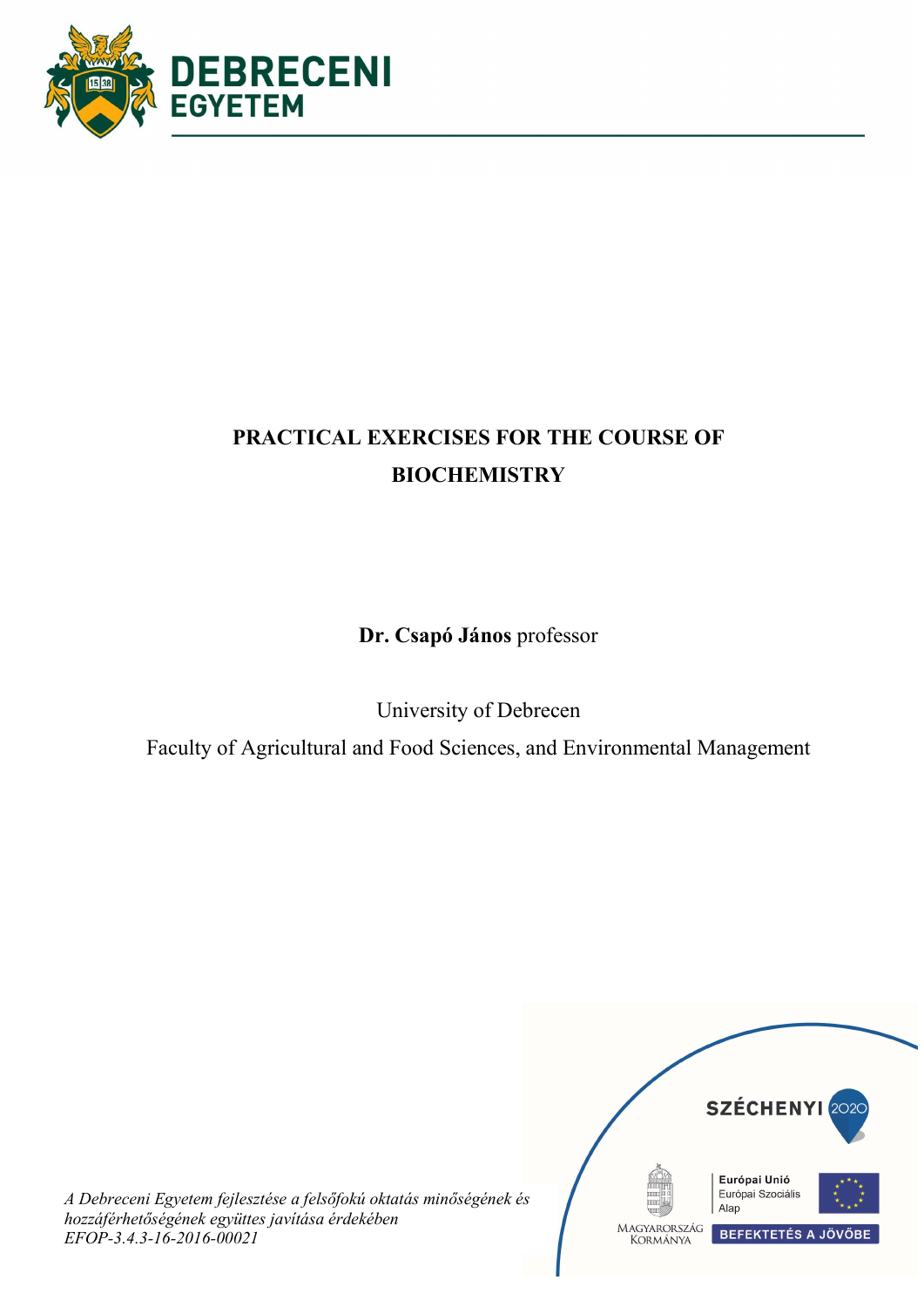

### **Content**

### Exercise 1.

- 1. Acidity of gastric HCl
- 2. Vitamin C: Is the synthetic vitamin as good as the natural one?
- 3. Separating biomolecules
- 4. Properties of a buffer
- 5. The effect of pH on solubility
- 6. Ionization state of amino acids

Exercise 2.

- 7. Separation of amino acids by ion exchange chromatography
- 8. The size of proteins
- 9. The number of tryptophan residues in bovine serum albumin
- 10. Isoelectric point of pepsin
- 11. The isoelectric point of histones
- 12. Solubility of polypeptides

Exercise 3.

- 13. Sequence determination of the brain peptide leucine enkephalin
- 14. Disulfide bonds determine the properties of many proteins
- 15. Amino acid sequence and protein structure
- 16. Bacteriorhodopsin in purple membrane proteins
- 17. Keeping the sweet taste of corn
- 18. Rate enhancement by urease
- 19. Protection of an enzyme against denaturation by heat

Exercise 4.

- 20. Determination of an empirical formula
- 21. Sugar alcohols

22. A taste of honey

- 23. Physical properties of cellulose and glycogen
- 24. Information content of oligosaccharides
- 25. Nucleotide structure
- 26. Base sequence of complementary DNA strands

Exercise 5.

- 27. Operational definition of lipids
- 28. Melting points of lipids
- 29. Preparation of Béarnaise sauce
- 30. Alkali lability of triacylglycerols
- 31. Storage of fat-soluble vitamins
- 32. Ninhydrin to detect lipids on TLC plates

Exercise 6.

- 33. Properties of lipids and lipid bilayers
- 34. Lipid melting temperatures
- 35. Entropy changes during egg development
- 36. Rates of turnover of  $\gamma$  and  $\beta$  phosphates of ATP
- 37. Equation for the preparatory phase of glycolysis
- 38. The payoff phase of glycolysis in skeletal muscle
- 39. Fermentation to produce soy sauce

Exercise 7.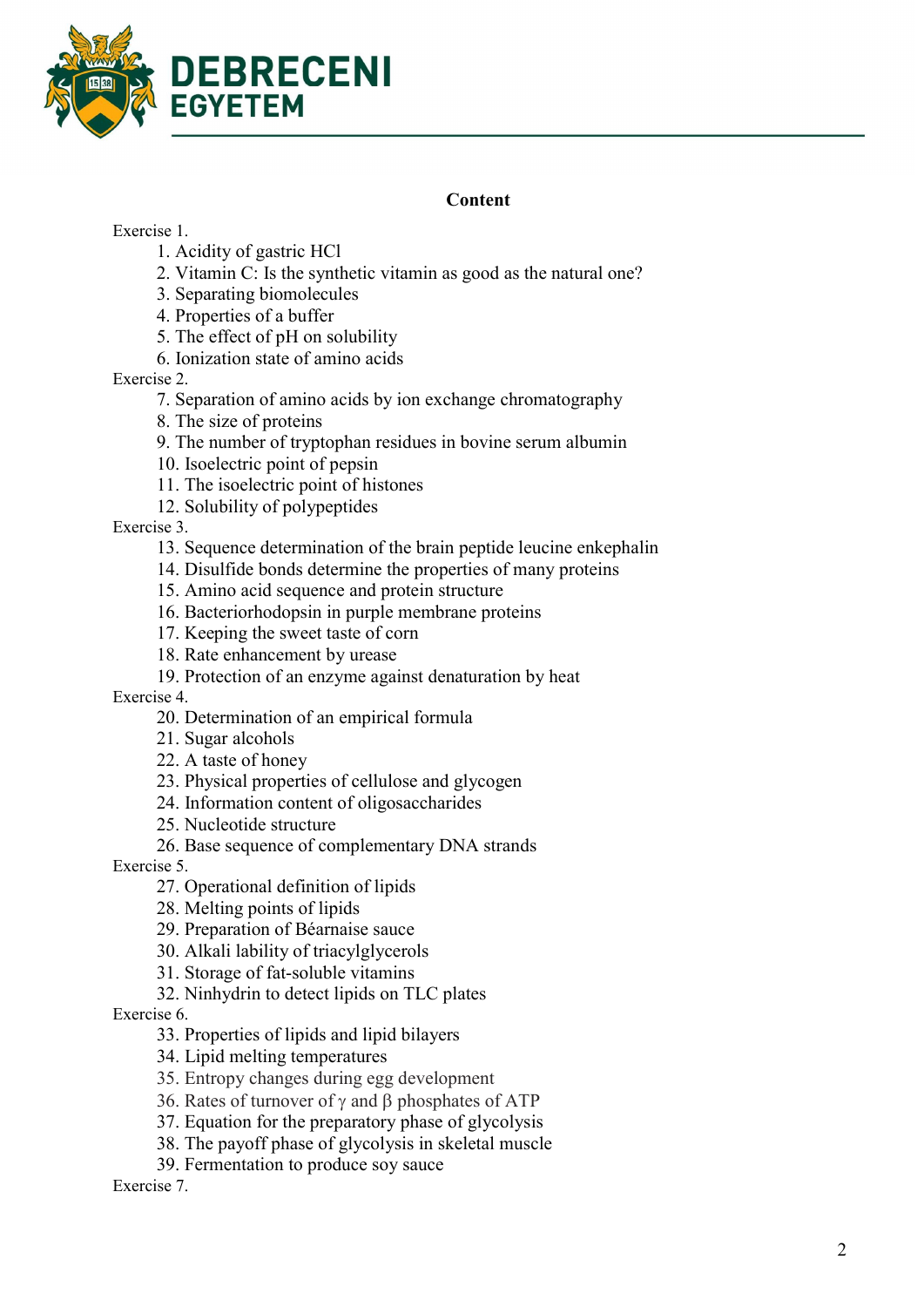

- 40. Efficiency of ATP production in muscle
- 41. Free-energy change for triose phosphate oxidation
- 42. Role of the vitamin niacin
- 43. Muscle wasting in starvation
- 44. Energy cost of a cycle of glycolysis and gluconeogenesis
- 45. Glycogen breakdown in migrating birds

Exercise 8.

- 46. Balance sheet for the citric acid cycle
- 47. Stimulation of oxygen consumption by oxaloacetate and malate
- 48. Respiration studies in isolated mitochondria
- 49. Role of the vitamin thiamine
- 50. Synthesis of oxaloacetate by the citric acid cycle
- 51. Relationship between respiration and the citric acid cycle

Exercise 9.

- 52. Energy in triacylglycerols
- 53. Fuel reserves in adipose tissue
- 54. Common reaction steps in the fatty acid oxidation cycle and Citric Acid Cycle
- 55. Compartmentation in  $\beta$ -oxidation
- 56. Fatty acids as a source of water
- 57. Petroleum as a microbial food source

Exercise 10.

- 58. Fatty acid oxidation in uncontrolled diabetes
- 59. Oxidation of arachidic acid
- 60. Fate of labelled propionate
- 61. Biological importance of cobalt
- 62. Fat loss during hibernation

Exercise 11.

63. Products of amino acid transamination

64. Distribution of amino nitrogen

65. Ammonia intoxication resulting from an arginine-deficient diet

66. Oxidation of glutamate

67. Alanine and glutamine in the blood

Exercise 12.

- 68. Compartmentalization of citric acid cycle components
- 69. Cellular ADP concentration controls ATP formation
- 70. Synthesis of fatty acids from glucose

Exercise 13.

- 71. Regulation of cholesterol biosynthesis
- 72. ATP consumption by root nodules in legumes
- 73. Transformation of aspartate to asparagine

Exercise 14.

- 74. Equation for the synthesis of aspartate from glucose
- 75. Phenylalanine hydroxylase deficiency and diet
- 76. Nucleotides as poor sources of energy
- 77. Treatment of gout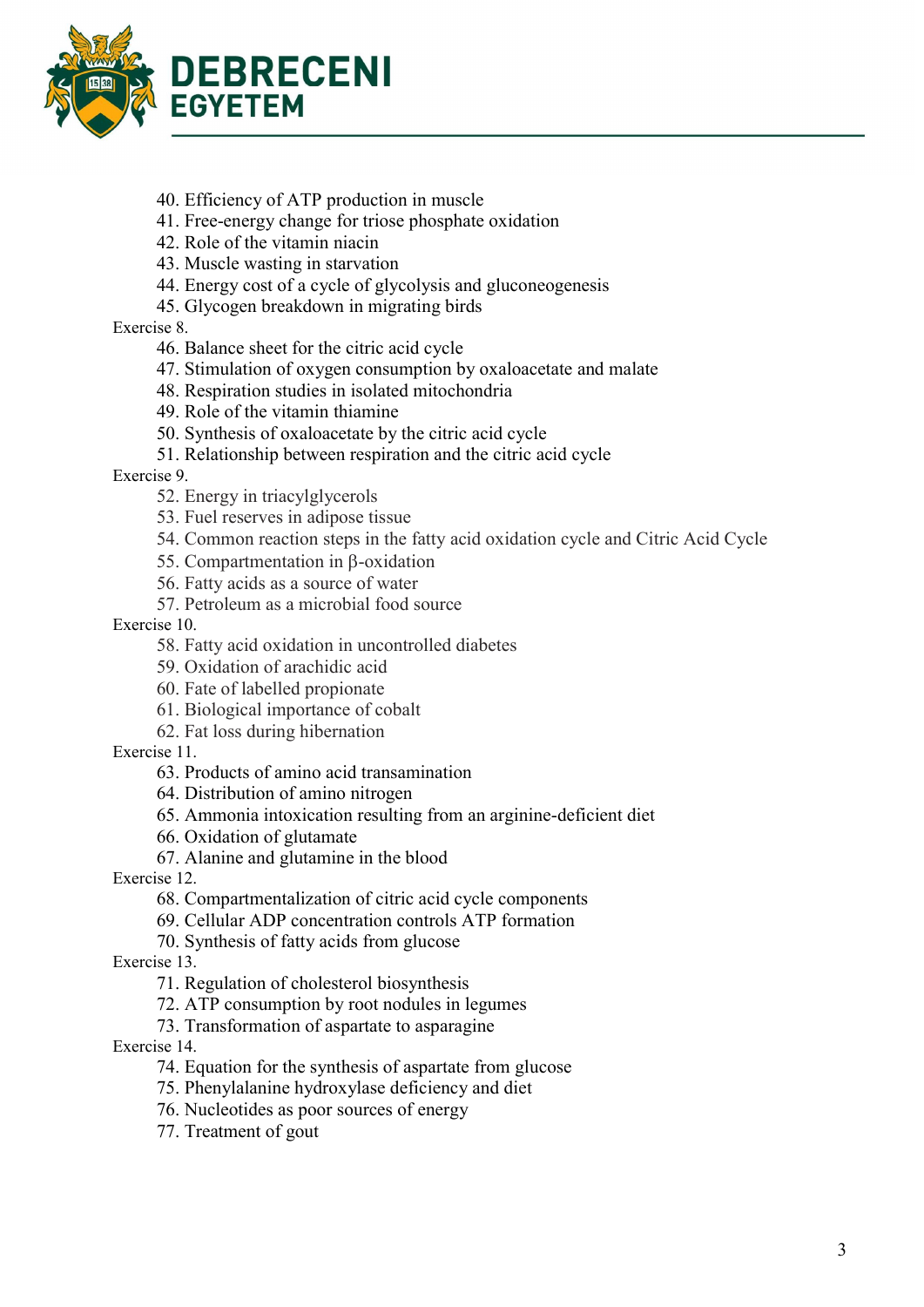

# Exercise 1.

# 1. Acidity of gastric HCl

Question: In a hospital laboratory, a 10.0 mL sample of gastric juice, obtained several hours after a meal, was titrated with 0.1 M NaOH to neutrality; 7.2 mL of NaOH was required. The patient's stomach contained no ingested food or drink, thus assume that no buffers were present. What was the pH of the gastric juice?

Answer: pH=1.1.

### 2. Vitamin C: Is the synthetic vitamin as good as the natural one?

Question: A claim put forth by some purveyors of health foods is that vitamins obtained from natural sources are more healthful than those obtained by chemical synthesis. For example, pure Lascorbic acid (vitamin C) extracted from rose hips is better than pure L-ascorbic acid manufactured in a chemical plant. Are the vitamins from the two sources different? Can the body distinguish a vitamin's source?

Answer: The vitamin molecules from the two sources are identical; the body can not distinguish the source, only associated impurities might vary with the source.

### 3. Separating biomolecules

Question: In studying a particular biomolecule (a protein, nucleic acid, carbohydrate, or lipid) in the laboratory, the biochemist first needs to separate it from other biomolecules in the sample—that is, to purify it. However, by looking at the monomeric subunits of a biomolecule, you should have some ideas about the characteristics of the molecule that would allow you to separate it from other molecules. For example, how would you separate (a) amino acids from fatty acids and (b) nucleotides from glucose?

Answer: a. Only the amino acids have amino groups; separation could be based on the charge or binding affinity of these groups. Fatty acids are less soluble in water than amino acids, and the two types of molecules also differ in size and shape – either of this property difference could be the basis for separation. b. Glucose is smaller molecule than a nucleotide; separation could be based on size. The nitrogenous base and/or the phosphate group also endow nucleotide with characteristics (solubility, charge) that could be used for separation from glucose.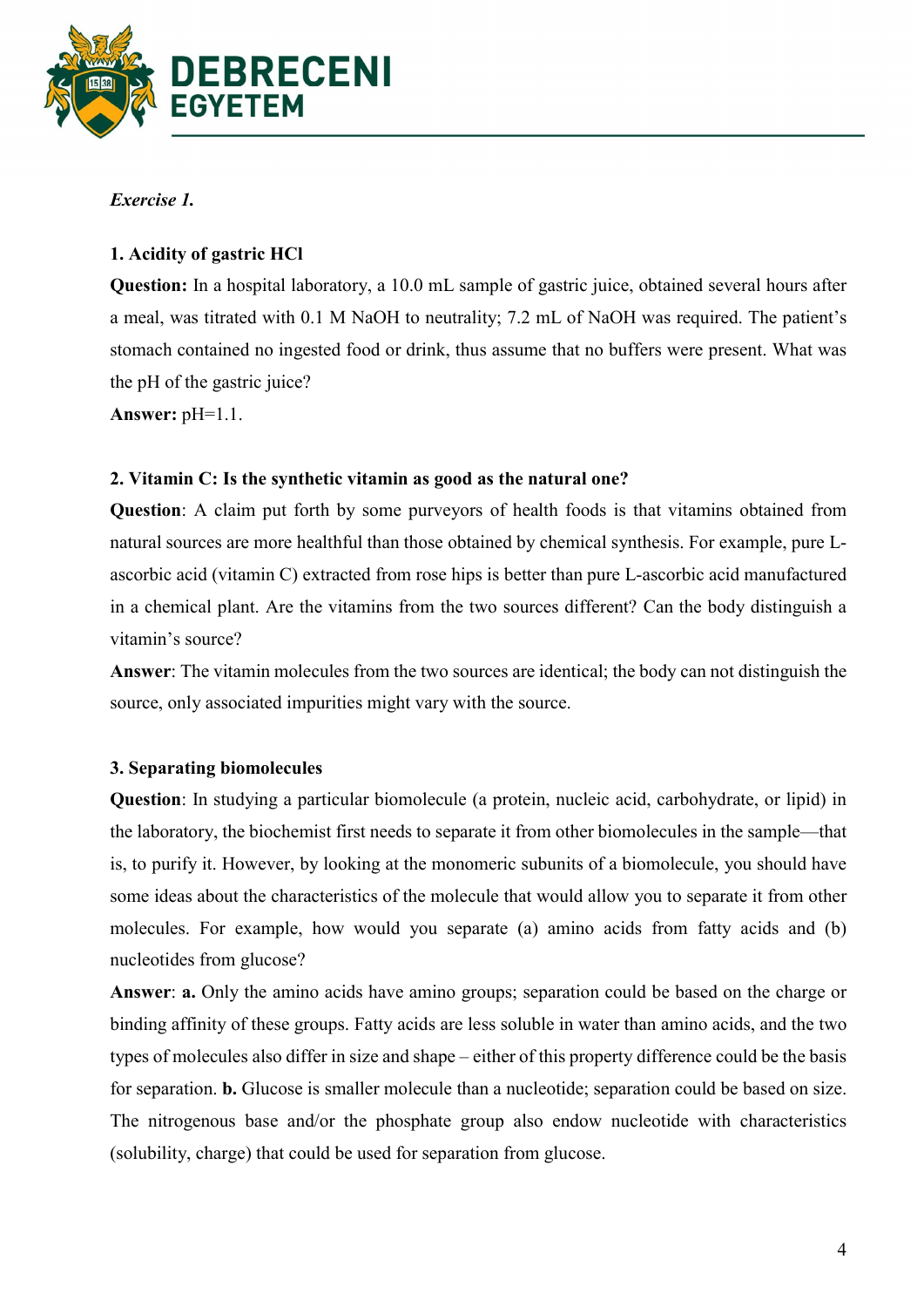

### 4. Properties of a buffer

Question: The amino acid glycine is often used as the main ingredient of a buffer in biochemical experiments. The amino group of glycine, which has a  $pK_a$  of 9.6, can exist either in the protonated form  $(-NH<sub>3</sub><sup>+</sup>)$  or as the free base  $(-NH<sub>2</sub>)$ , because of the reversible equilibrium. (a) In what pH range can glycine be used as an effective buffer due to its amino group? (b) In a 0.1 M solution of glycine at pH 9.0, what fraction of glycine has its amino group in the  $-NH<sub>3</sub><sup>+</sup>$  form? (c) How much 5 M KOH must be added to 1.0 L of 0.1 M glycine at pH 9.0 to bring its pH to exactly 10.0? (d) When 99% of the glycine is in its  $-NH_3$ <sup>+</sup> form, what is the numerical relation between the pH of the solution and the  $pK_a$  of the amino group?

Answer: **a.** pH 8.6 to 10.6. **b.** 4/5. **c.** 10 ml. **d.** pH=pK<sub>s</sub> -2.

### 5. The effect of pH on solubility

Question: The strongly polar, hydrogen-bonding properties of water make it an excellent solvent for ionic (charged) species. By contrast, nonionized, nonpolar organic molecules, such as benzene, are relatively insoluble in water. In principle, the aqueous solubility of any organic acid or base can be increased by converting the molecules to charged species. For example, the solubility of benzoic acid in water is low. The addition of sodium bicarbonate to a mixture of water and benzoic acid raises the pH and deprotonates the benzoic acid to form benzoate ion, which is quite soluble in water. Are the following compounds more soluble in an aqueous solution of 0.1 M NaOH or 0.1 M HCl? Pyridine ion (pK<sub>a</sub>=5);  $\beta$ -naphthol (pK<sub>a</sub>=10); N-acetyltyrosine methyl ester (pK<sub>a</sub>=10). Answers: a. 0.1 M HCl. b. 0.1 M NaOH. c. 0.1 M NaOH.

#### 6. Ionization state of amino acids

Question: Each ionizable group of an amino acid can exist in one of two states, charged or neutral. The electric charge on the functional group is determined by the relationship between its  $pK_a$  and the pH of the solution. This relationship is described by the Henderson-Hasselbalch equation. (a) Histidine has three ionizable functional groups.Write the equilibrium equations for its three ionizations and assign the proper  $pK_a$  for each ionization. Draw the structure of histidine in each ionization state. What is the net charge on the histidine molecule in each ionization state? (b) Draw the structures of the predominant ionization state of histidine at pH 1, 4, 8, and 12. Note that the ionization state can be approximated by treating each ionizable group independently. (c) What is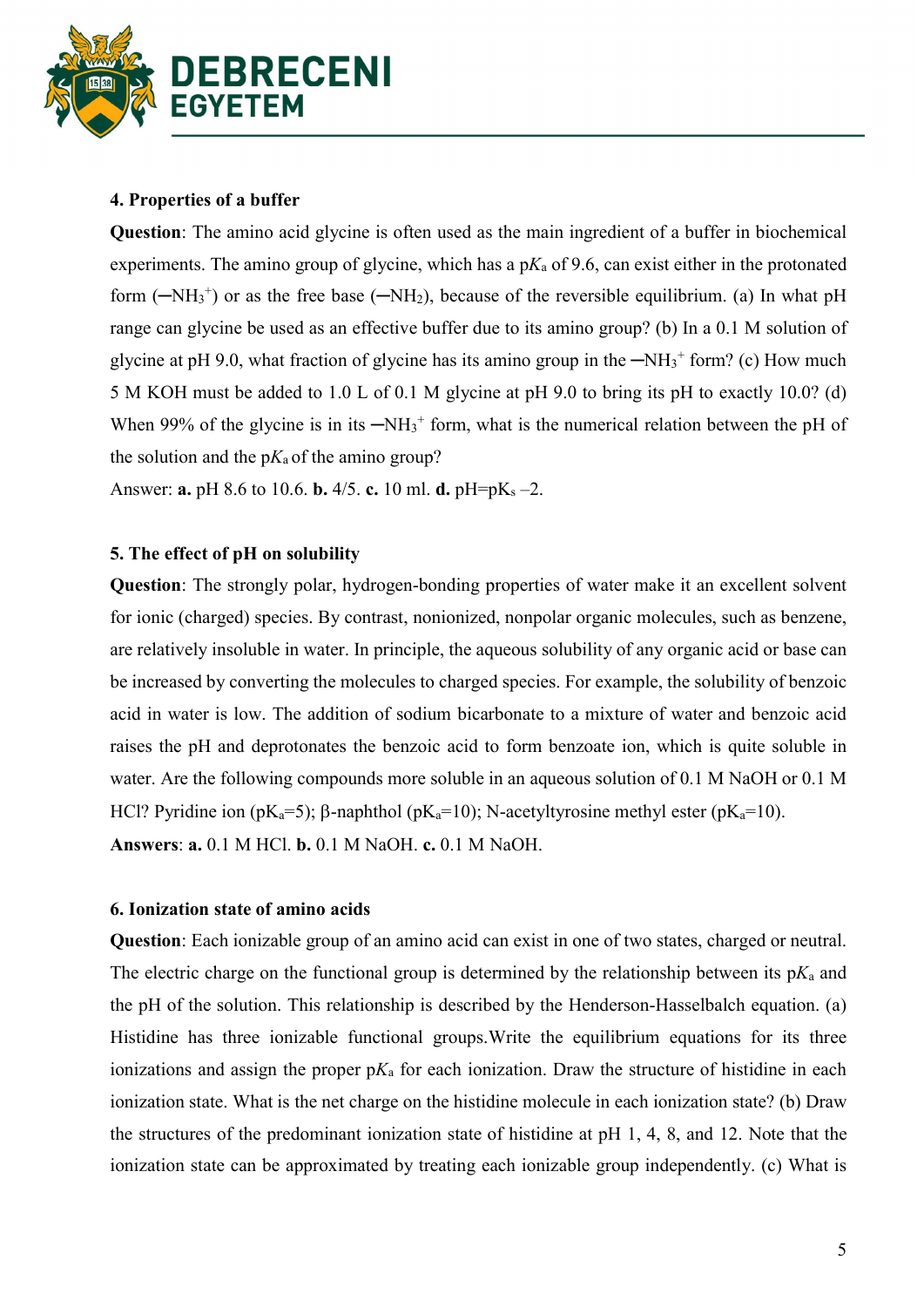

the net charge of histidine at pH 1, 4, 8, and 12? For each pH, will histidine migrate toward the anode (+) or cathode (-) when placed in an electric field?

Answer: **a.** The net charge on the histidine molecule in each ionization state is  $2+, 1+, 0, 1-$ .



b. Structure 1: net charge: +2, migrates toward cathode. Structure 2: net charge: +1, migrates toward cathode, Structure 3: net charge: 0, does not migrate. Structure 4: net charge: –1, migrates toward anode.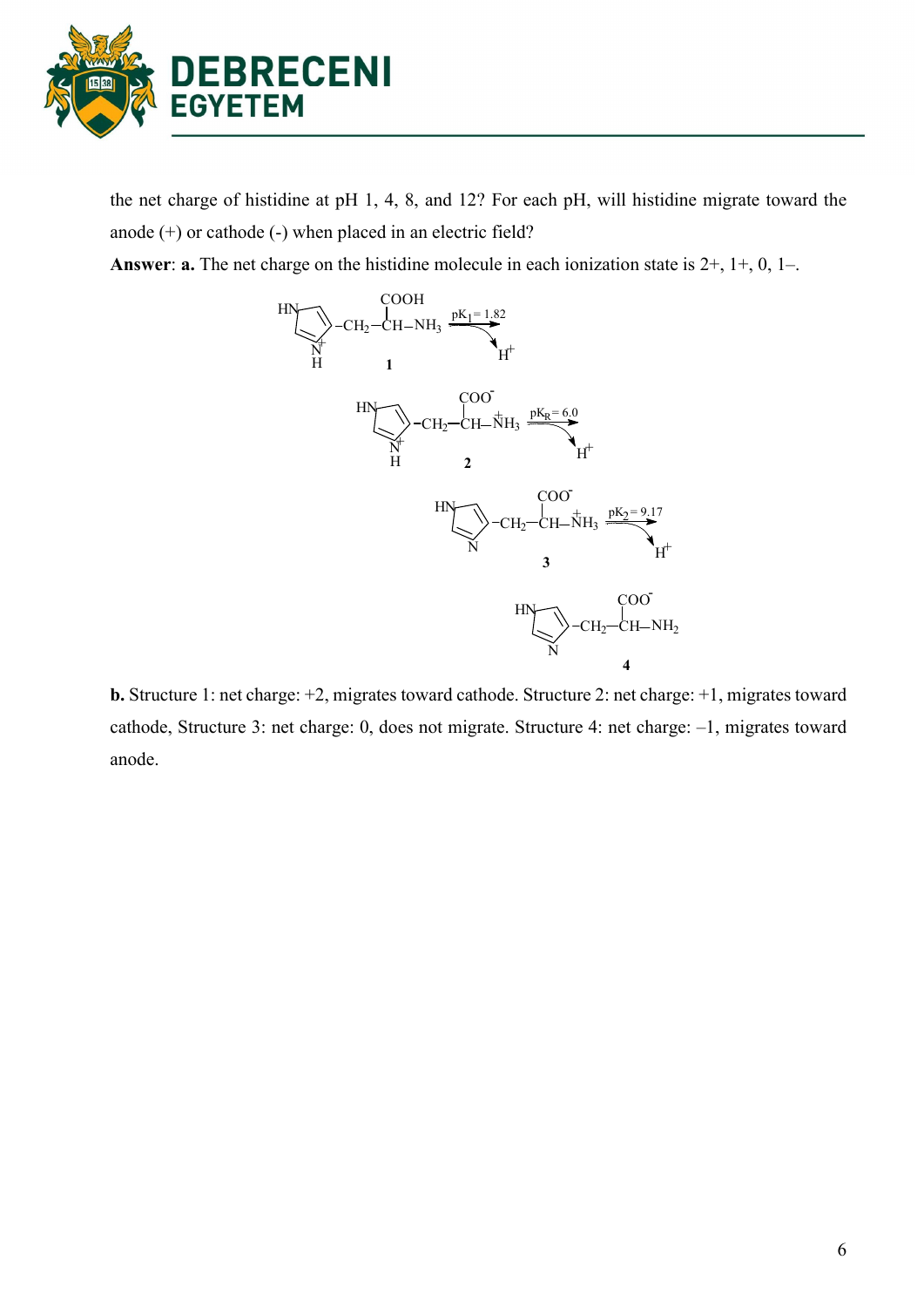

# Exercise 2

# 7. Separation of amino acids by ion exchange chromatography

Question: Mixtures of amino acids are analyzed by first separating the mixture into its components through ion exchange chromatography. Amino acids placed on a cation exchange resin containing sulfonate groups flow down the column at different rates because of two factors that influence their movement: (1) ionic attraction between the  $-SO<sub>3</sub>$  residues on the column and positively charged functional groups on the amino acids, and (2) hydrophobic interactions between amino acid side chains and the strongly hydrophobic backbone of the polystyrene resin. For each pair of amino acids listed, determine which will be eluted first from an ion-exchange column using a pH 7.0 buffer. (a) Asp and Lys, (b) Arg and Met, (c) Glu and Val, (d) Gly and Leu, (e) Ser and Ala. Answer: a. Asp. b. Met. c. Glu. d. Ser.

### 8. The size of proteins

Question: What is the approximate molecular weight of a protein with 682 amino acid residues in a single polypeptide chain? Answer: 75.000.

### 9. The number of tryptophan residues in bovine serum albumin

Question: A quantitative amino acid analysis reveals that bovine serum albumin (BSA) contains 0.58% tryptophan (Mr 204) by weight. (a) Calculate the minimum molecular weight of BSA (i.e., assuming there is only one tryptophan residue per protein molecule). (b) Gel filtration of BSA gives a molecular weight estimate of 70,000. How many tryptophan residues are present in a molecule of serum albumin?

Answer: a. 32.100. b. 2.

### 10. Isoelectric point of pepsin

Question: Pepsin is the name given to several digestive enzymes secreted (as larger precursor proteins) by glands that line the stomach. These glands also secrete hydrochloric acid, which dissolves the particulate matter in food, allowing pepsin to enzymatically cleave individual protein molecules. The resulting mixture of food, HCl, and digestive enzymes is known as chyme and has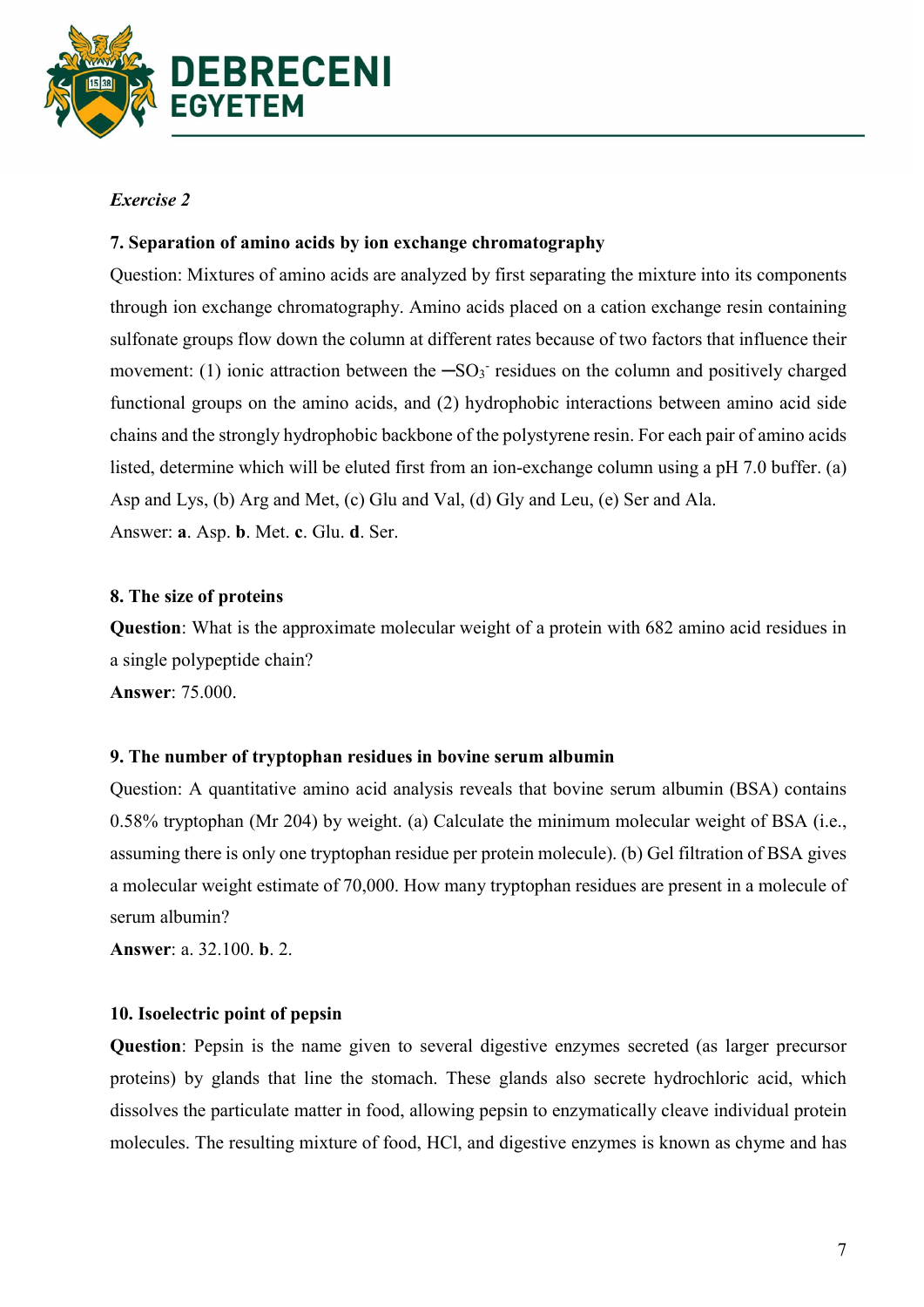

a pH near 1.5. What pI would you predict for the pepsin proteins? What functional groups must be present to confer this pI on pepsin? Which amino acids in the proteins would contribute such groups? Answer:  $pI=1.0$ , carboxylate groups, Asp and Glu.

# 11. The isoelectric point of histones

Question: Histones are proteins found in eukaryotic cell nuclei, tightly bound to DNA, which has many phosphate groups. The pI of histones is very high, about 10.8. What amino acid residues must be present in relatively large numbers in histones? In what way do these residues contribute to the strong binding of histones to DNA?

Answer: Lys, His, Arg, negatively charged phosphate groups in DNA interact with positively charged side groups of histones.

# 12. Solubility of polypeptides

Question: One method for separating polypeptides makes use of their differential solubilities. The solubility of large polypeptides in water depends upon the relative polarity of their R groups, particularly on the number of ionized groups: the more ionized groups there are, the more soluble the polypeptide. Which of each pair of the polypeptides that follow is more soluble at the indicated pH?

- (a) (Gly)20 or (Glu)20 at pH 7.0
- (b)  $(Lvs–Ala)3$  or  $(Phe–Met)3$  at pH 7.0
- (c)  $(Ala-Ser-Gly)5$  or  $(Asn-Ser-His)5$  at pH 6.0
- (d)  $(Ala-Asp-Gly)5$  or  $(Asn-Ser-His)5$  at pH 3.0

Answer: a. (Glu)20. b. (Lys–Ala)3. c. (Asn–Ser–His)5. d. (Asn–Ser–His)5.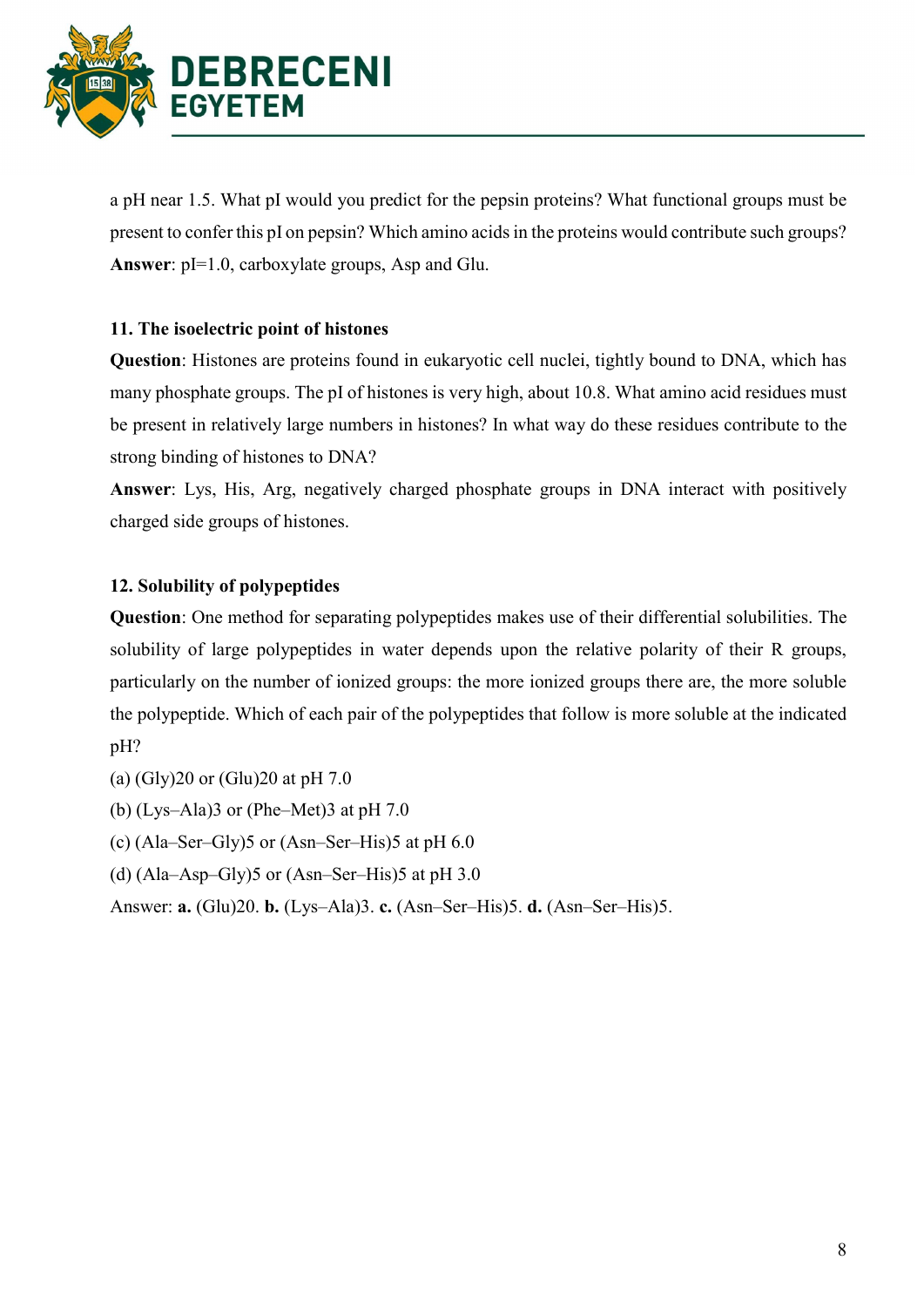

Exercise 3.

### 13. Sequence determination of the brain peptide leucine enkephalin

Question: A group of peptides that influence nerve transmission in certain parts of the brain has been isolated from normal brain tissue. These peptides are known as opioids, because they bind to specific receptors that also bind opiate drugs, such as morphine and naloxone. Opioids thus mimic some of the properties of opiates. Some researchers consider these peptides to be the brain's own pain killers. Using the information below, determine the amino acid sequence of the opioid leucine enkephalin. Explain how your structure is consistent with each piece of information. (a) Complete hydrolysis by 6 M HCl at 110  $\degree$ C followed by amino acid analysis indicated the presence of Gly, Leu, Phe, and Tyr, in a 2:1:1:1 molar ratio. (b) Treatment of the peptide with 1-fluoro-2,4 dinitrobenzene followed by complete hydrolysis and chromatography indicated the presence of the 2,4-dinitrophenyl derivative of tyrosine. No free tyrosine could be found. (c) Complete digestion of the peptide with pepsin followed by chromatography yielded a dipeptide containing Phe and Leu, plus a tripeptide containing Tyr and Gly in a 1:2 ratio.

Answer: Tyr–Gly–Gly–PheLeu.

#### 14. Disulfide bonds determine the properties of many proteins

Question: A number of natural proteins are very rich in disulfide bonds, and their mechanical properties (tensile strength, viscosity, hardness, etc.) are correlated with the degree of disulfide bonding. For example, glutenin, a wheat protein rich in disulfide bonds, is responsible for the cohesive and elastic character of dough made from wheat flour. Similarly, the hard, tough nature of tortoise shell is due to the extensive disulfide bonding in its  $\alpha$ -keratin. (a) What is the molecular basis for the correlation between disulfide-bond content and mechanical properties of the protein? (b) Most globular proteins are denatured and lose their activity when briefly heated to 65  $^{\circ}$ C. However, globular proteins that contain multiple disulfide bonds often must be heated longer at higher temperatures to denature them. One such protein is bovine pancreatic trypsin inhibitor (BPTI), which has 58 amino acid residues in a single chain and contains three disulfide bonds. On cooling a solution of denatured BPTI, the activity of the protein is restored. What is the molecular basis for this property?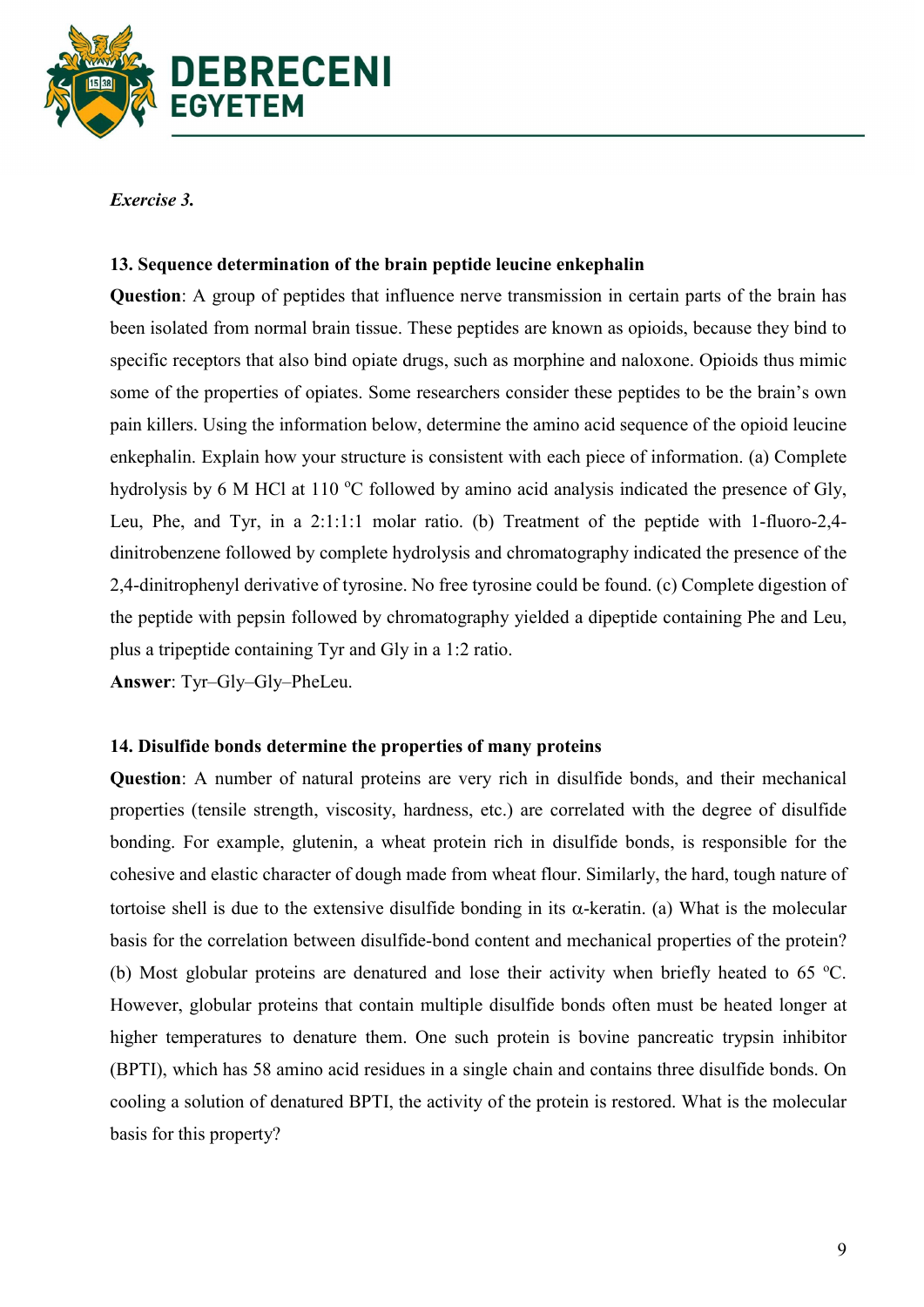

Answer: a. Disulphide bonds are covalent bonds, which are much stronger than the noncovalent interactions that stabilize most proteins. The crosslink protein chains, increasing their stiffness. mechanical strength, and hardness. b. Cystine residues (disulphide bonds) prevent the complete unfolding of the protein.

#### 15. Amino acid sequence and protein structure

Question: Our growing understanding of how proteins fold allows researchers to make predictions about protein structure based on primary amino acid sequence data. (a) In the amino acid sequence above, where would you predict that bends or  $\beta$ -turns would occur? (b) Where might intrachain disulfide cross-linkages be formed? (c) Assuming that this sequence is part of a larger globular protein, indicate the probable location (the external surface or interior of the protein) of the following amino acid residues: Asp, Ile, Thr, Ala, Gln, Lys. Explain your reasoning.

Answer: a. Bends are most likely at residue 7 and 19; Pro residues in the cis configuration accommodate turns well. b. The Cys residues at position 13 and 24 can form disulfide bonds. c. External surface: polar and charged residues (Asp, Gln, Lys) ; interior: nonpolar and aliphatic residues (Ala, Ile); Thr, though polar, has hydropathy index near zero and thus can be found on the external surface or interior of the protein.

### 16. Bacteriorhodopsin in purple membrane proteins

Question: Under the proper environmental conditions, the salt-loving bacterium Halobacterium halobium synthesizes a membrane protein  $(Mr 26,000)$  known as bacteriorhodopsin, which is purple because it contains retinal. Molecules of this protein aggregate into "purple patches" in the cell membrane. Bacteriorhodopsin acts as a light-activated proton pump that provides energy for cell functions. X-ray analysis of this protein reveals that it consists of seven parallel  $\alpha$ -helical segments, each of which traverses the bacterial cell membrane (thickness 45 Å). Calculate the minimum number of amino acid residues necessary for one segment of  $\alpha$ -helix to traverse the membrane completely. Estimate the fraction of the bacteriorhodopsin protein that is involved in membranespanning helices. (Use an average amino acid residue weight of 110.) Answer: 30 amino acid residues, 89%.

#### 17. Keeping the sweet taste of corn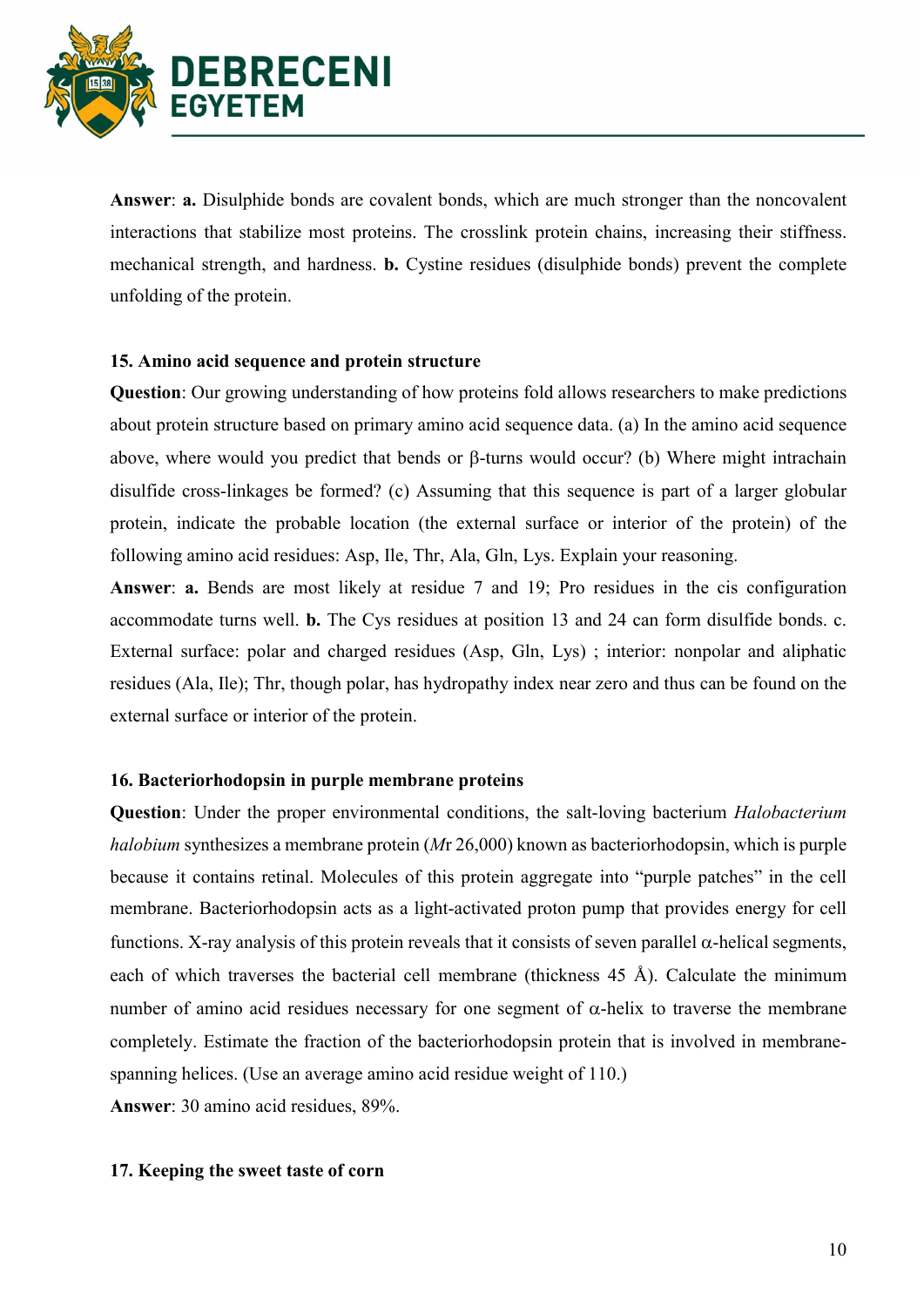

Question: The sweet taste of freshly picked corn (maize) is due to the high level of sugar in the kernels. Store-bought corn (several days after picking) is not as sweet, because about 50% of the free sugar is converted to starch within one day of picking. To preserve the sweetness of fresh corn, the husked ears can be immersed in boiling water for a few minutes ("blanched") then cooled in cold water. Corn processed in this way and stored in a freezer maintains its sweetness. What is the biochemical basis for this procedure?

Answer: The activity of the enzyme that converts sugar to starch is destroyed by heath denaturation.

### 18. Rate enhancement by urease

**Question:** The enzyme urease enhances the rate of urea hydrolysis at pH 8.0 and 20  $^{\circ}$ C by a factor of 1014. If a given quantity of urease can completely hydrolyze a given quantity of urea in 5.0 min at 20  $^{\circ}$ C and pH 8.0, how long would it take for this amount of urea to be hydrolyzed under the same conditions in the absence of urease? Assume that both reactions take place in sterile systems so that bacteria cannot attack the urea.

Answer:  $9.5 \times 10^8$  year.

#### 19. Protection of an enzyme against denaturation by heat

Question: When enzyme solutions are heated, there is a progressive loss of catalytic activity over time due to denaturation of the enzyme. A solution of the enzyme hexokinase incubated at 45  $^{\circ}$ C lost 50% of its activity in 12 min, but when incubated at 45  $\degree$ C in the presence of a very large concentration of one of its substrates, it lost only 3% of its activity in 12 min. Suggest why thermal denaturation of hexokinase was retarded in the presence of one of its substrates.

Answer. The enzyme-substrate complex is more stable than the enzyme alone.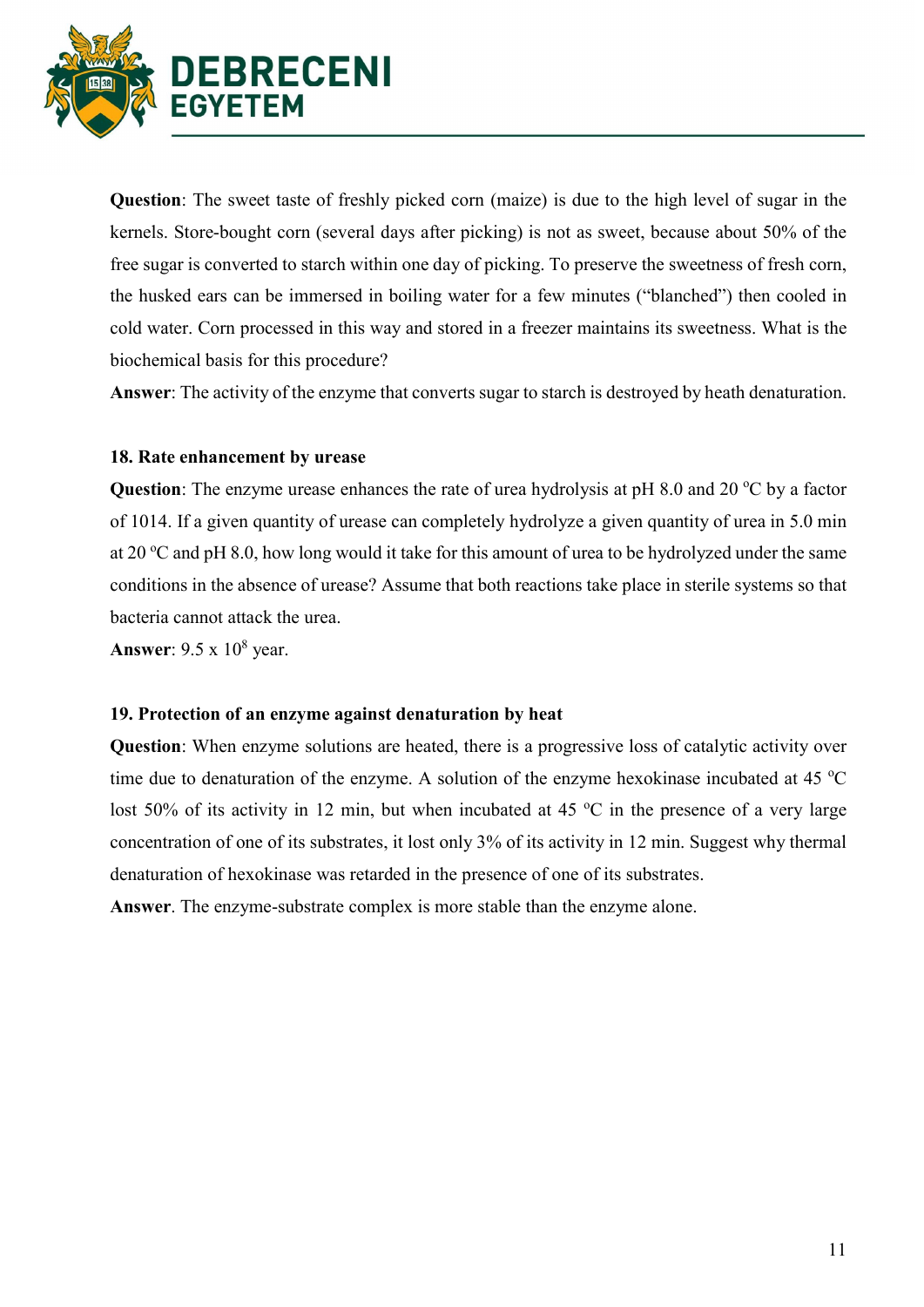

# Exercise 4

# 20. Determination of an empirical formula

Question: An unknown substance containing only C, H, and O was isolated from goose liver. A 0.423 g sample produced  $0.620$  g of  $CO<sub>2</sub>$  and  $0.254$  g of  $H<sub>2</sub>O$  after complete combustion in excess oxygen. Is the empirical formula of this substance consistent with its being a carbohydrate? Explain. Answer: Yes, the empirical formula of  $CH<sub>2</sub>O$ , typical of carbohydrate.

# 21. Sugar alcohols

Question: In the monosaccharide derivatives known as sugar alcohols, the carbonyl oxygen is reduced to a hydroxyl group. For example, D-glyceraldehyde can be reduced to glycerol. However, this sugar alcohol is no longer designated D or L. Why?

Answer: With reduction of the carbonyl oxygen to a hydroxyl group, the chemistry at C1 and C3 is the same; the glycerol molecule is not chiral.

### 22. A taste of honey

Question: The fructose in honey is mainly in the  $\beta$ -D-pyranose form. This is one of the sweetest carbohydrates known, about twice as sweet as glucose. The  $\beta$ -D-furanose form of fructose is much less sweet. The sweetness of honey gradually decreases at a high temperature. Also, high-fructose corn syrup (a commercial product in which much of the glucose in corn syrup is converted to fructose) is used for sweetening cold but not hot drinks. What chemical property of fructose could account for both these observations?

Answer: Fructose cyclizes to either pyranose or the furanose structure. Increasing the temperature shifts the equilibrium in the direction of the furanose, the less sweet form.

### 23. Physical properties of cellulose and glycogen

Question: The almost pure cellulose obtained from the seed threads of Gossypium (cotton) is tough, fibrous, and completely insoluble in water. In contrast, glycogen obtained from muscle or liver disperses readily in hot water to make a turbid solution. Although they have markedly different physical properties, both substances are composed of (1→4)-linked D-glucose polymers of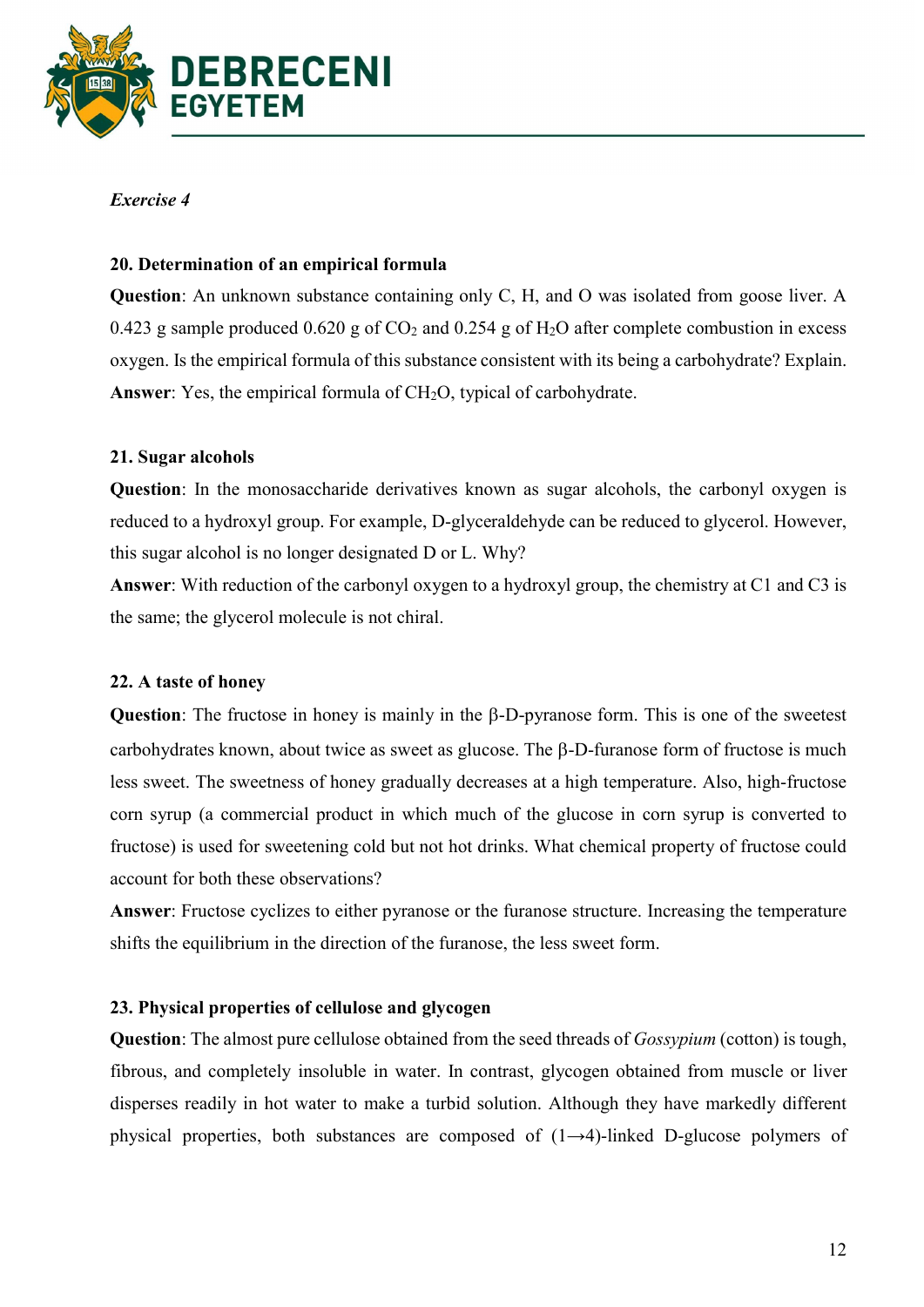

comparable molecular weight. What structural features of these two polysaccharides underlie their different physical properties? Explain the biological advantages of their respective properties.

Answer: native cellulose consists of glucose units linked by  $(\beta1\rightarrow4)$  glycosidic bonds, which force the polymer chain into an extended conformation. Parallel series of these extended chains from intermolecular hydrogen bonds, aggregating into long, though, insoluble fiber. Glycogen consists of glucose units linked by  $(\alpha_1 \rightarrow 4)$  glycosidic bonds, which cause bends in the chain and prevent formation of the long fibers. In addition, glycogen is highly branched, and because many of its hydroxyl groups are exposed to water, is highly hydrated and disperses in water. Cellulose is a structural material in plants, consistent with its side-by-side aggregation into insoluble fibers. Glycogen is storage fuel in animals. Highly hydrated glycogen granules with their many nonreducing ends are rapidly hydrolyzed by glycogen phosphorylase to release glucose-1 phosphate.

#### 24. Information content of oligosaccharides

Question: The carbohydrate portion of some glycoproteins may serve as a cellular recognition site. In order to perform this function, the oligosaccharide moiety of glycoproteins must have the potential to exist in a large variety of forms. Which can produce a greater variety of structures: oligopeptides composed of five different amino acid residues or oligosaccharides composed of five different monosaccharide residues? Explain.

Answer: Oligosaccharides, their subunits can bi combined in more ways than the amino acid subunits of olygopeptides. Each hydroxyl group can participate in glycosidic bonds, and the configuration of each glycosidic bond can be either α or β. The polymer can be linear or branched.

#### 25. Nucleotide structure

Question: Which positions in a purine ring of a purine nucleotide in DNA have the potential to form hydrogen bonds but are not involved in Watson-Crick base pairing? Answer: N-3 and N-7.

#### 26. Base sequence of complementary DNA strands

Question: One strand of a double-helical DNA has the sequence (5')GCGCAATATTTCTCAAAATATTGCGC(3'). Write the base sequence of the complementary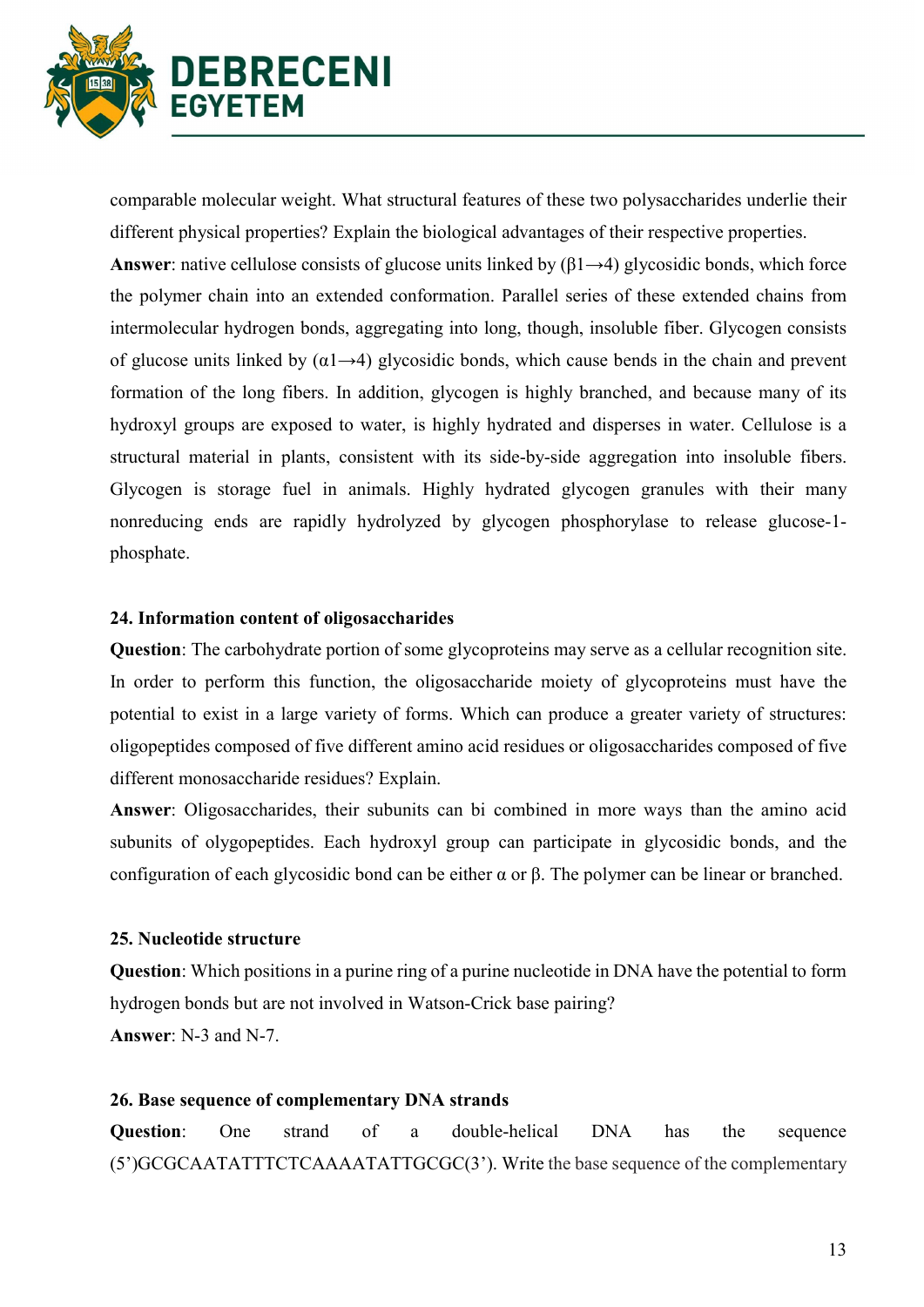

strand. What special type of sequence is contained in this DNA segment? Does the double-stranded DNA have the potential to form any alternative structures?

Answer: (5') GCGCAATATTTCTCAAAATATTGCGC(3'), it cointains a palindrome. The individual strands can form hairpin structure, the two strands can for a cruciform.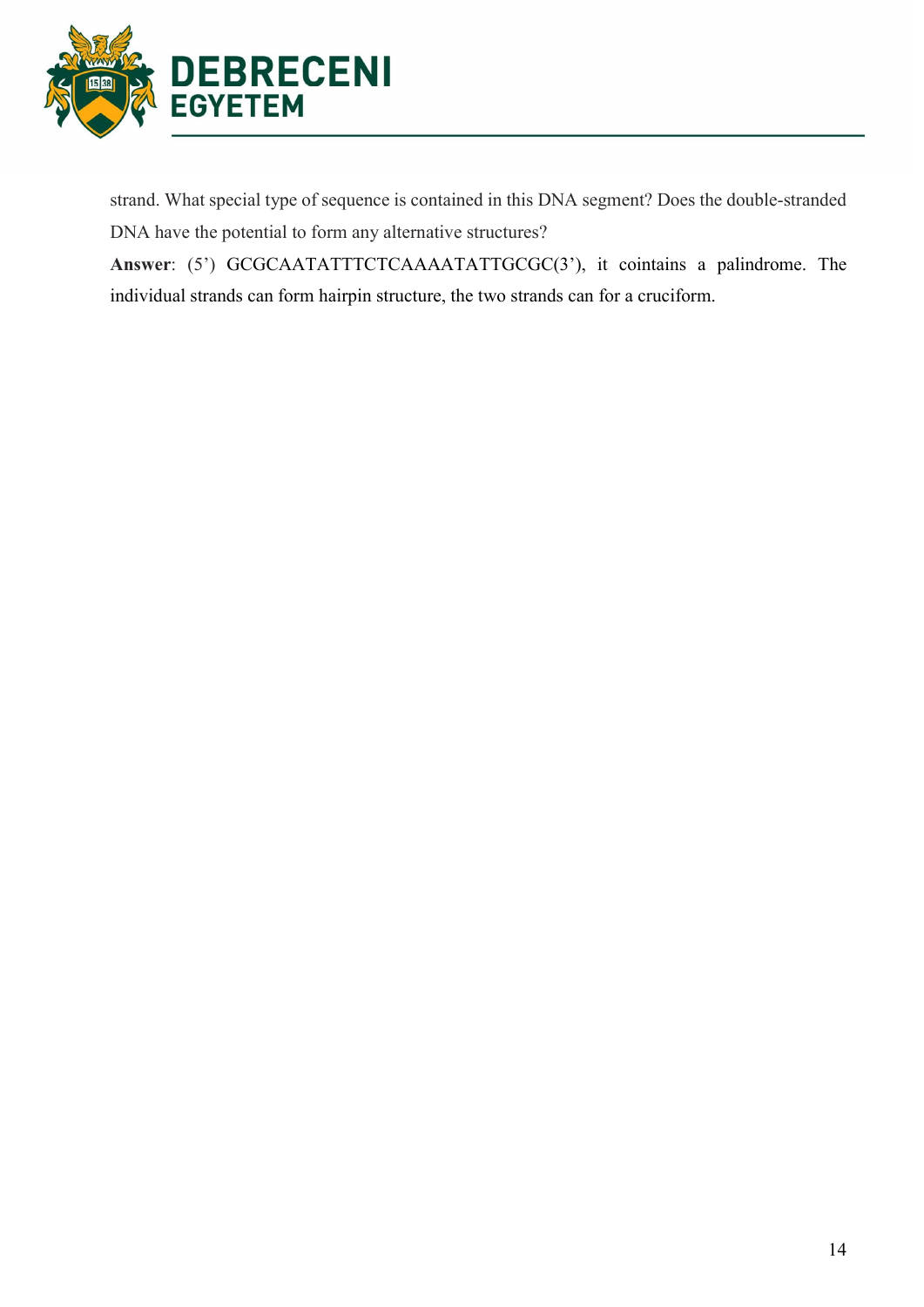

### Exercise 5

### 27. Operational definition of lipids

Question: How is the definition of "lipid" different from the types of definitions used for other biomolecules that we have considered, such as amino acids, nucleic acids, and proteins? Answer: The term "lipid" does not specify a particular chemical structure. Compounds are categorized as lipids based on their greter solubility in organic solvents than in water.

### 28. Melting points of lipids

**Question:** The melting points of a series of 18-carbon fatty acids are: stearic acid,  $69.6$  °C; oleic acid, 13.4 °C; linoleic acid, -5 °C; and linolenic acid, -11 °C. (a) What structural aspect of these 18carbon fatty acids can be correlated with the melting point? Provide a molecular explanation for the trend in melting points. (b) Draw all the possible triacylglycerols that can be constructed from glycerol, palmitic acid, and oleic acid. Rank them in order of increasing melting point. (c) Branchedchain fatty acids are found in some bacterial membrane lipids. Would their presence increase or decrease the fluidity of the membranes (that is, give them a lower or higher melting point)? Why? Answer: a. The number of cis double bouds. Each cis double bound cause a band in the hydrocarbon chain, lowering the melting temperature. b. Six different triacylglycerols can be constructed. Melting points:  $OOO < OOP = OPO < PPO = POP < PPP$ , where  $O =$  oleic acid,  $P =$  palmitic acid. The grater the content of saturated fatty acids, the higher is the melting point. c. Branched chain fatty acids increase the fluidity of membranes because they decrease the extent of membrane lipid packing.

#### 29. Preparation of Béarnaise sauce

Question: During the preparation of béarnaise sauce, egg yolks are incorporated into melted butter to stabilize the sauce and avoid separation. The stabilizing agent in the egg yolks is lecithin (phosphatidylcholine). Suggest why this works.

Answer: Lecithin, an amphipathic compound, is an emulsifying agent, facilitating the solubilization of butter.

#### 30. Alkali lability of triacylglycerols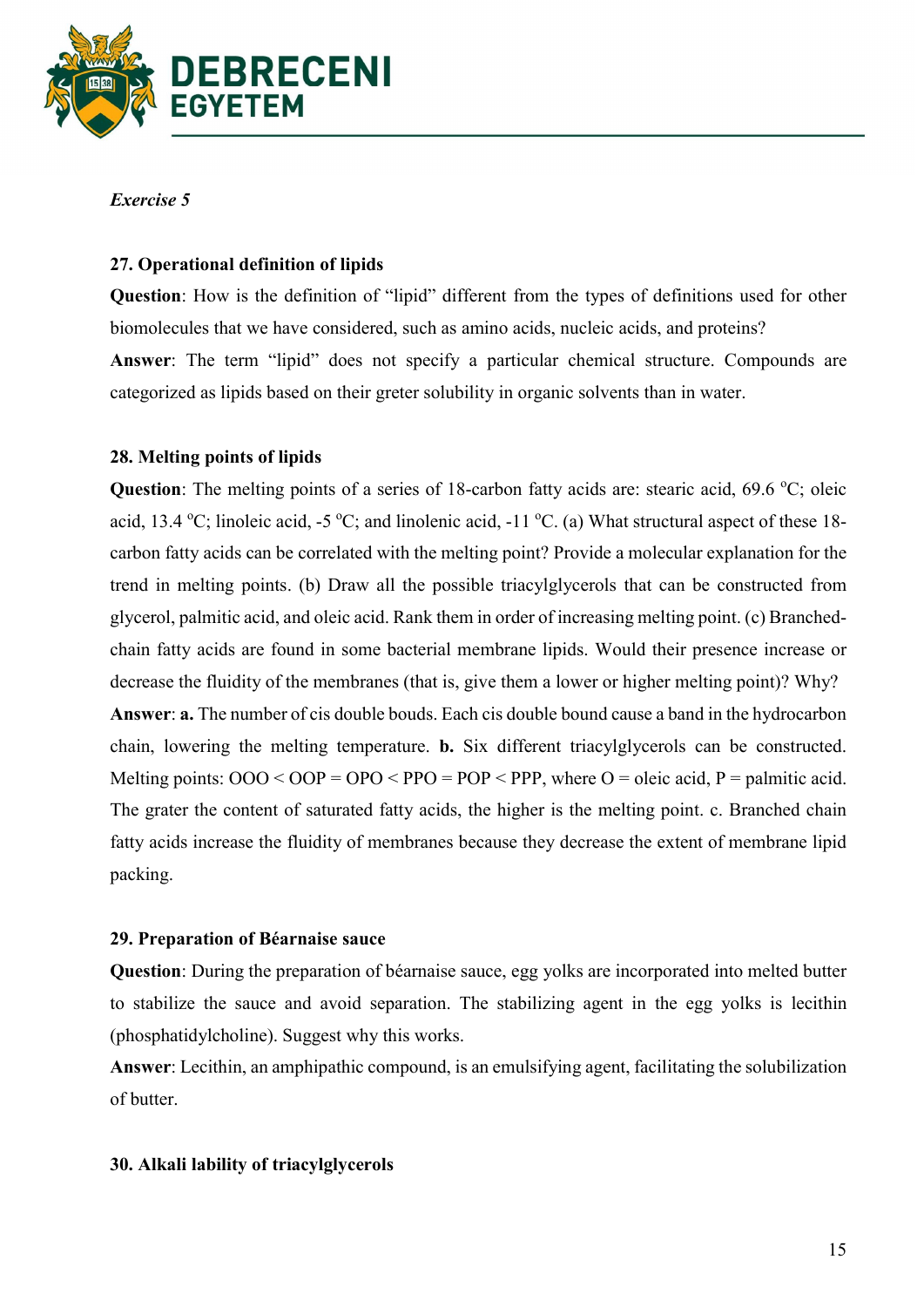

Question: A common procedure for cleaning the grease trap in a sink is to add a product that contains sodium hydroxide. Explain why this works.

Answer: The triacylglycerols of animal fats (grease) are hydrolyze by sodium hydroxide (saponified) to form soaps, which are much more soluble in water than are triacylglycerols.

### 31. Storage of fat-soluble vitamins

Question: In contrast to water-soluble vitamins, which must be a part of our daily diet, fat-soluble vitamins can be stored in the body in amounts sufficient for many months. Suggest an explanation for this difference, based on solubilities.

Answer: Water-soluble vitamins are most rapidly excreted in the urine and are not stored effectively. Fat-soluble vitamins have very low solubility in water and stored in body lipids.

### 32. Ninhydrin to detect lipids on TLC plates

Question: Ninhydrin reacts specifically with primary amines to form a purplish-blue product. A thin-layer chromatogram of rat liver phospholipids is sprayed with ninhydrin, and the color is allowed to develop. Which phospholipids can be detected in this way?

Answer: Phosphatidylethanolamine and phosphatidylserine.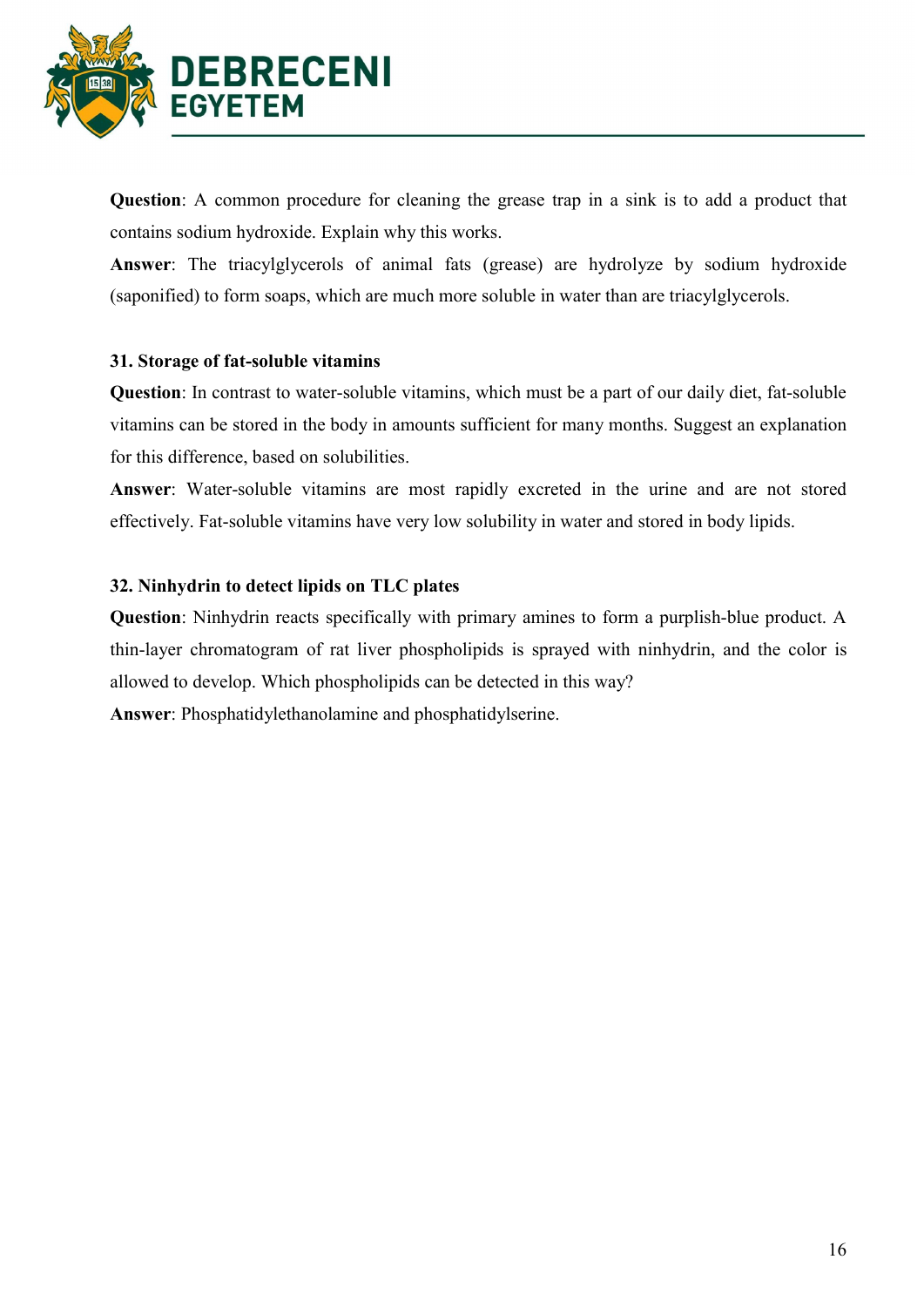

### Exercise 6

### 33. Properties of lipids and lipid bilayers

Question: Lipid bilayers formed between two aqueous phases have this important property: they form two-dimensional sheets, the edges of which close upon each other and undergo self-sealing to form liposomes. (a) What properties of lipids are responsible for this property of bilayers? Explain. (b) What are the consequences of this property for the structure of biological membranes?

Answer: a. Lipids that from bilayers are amphipathic molecules: they contain hydrophilic and hydrophobic units. To minimize the hydrophobic area that is exposed to the water surface, these lipids form two dimensional sheets with the hydrophilic units buried in the interior of the sheet. Furthermore, to avoid exposing the hydrophobic edges of the sheet is perforated, the hole will seal because the membrane is semifluid. b. These sheets form the closed membrane surface that envelop cells and compartments within cells (organelles).

### 34. Lipid melting temperatures

Question: Membrane lipids in tissue samples obtained from different parts of the leg of a reindeer have different fatty acid compositions. Membrane lipids from tissue near the hooves contain a larger proportion of unsaturated fatty acids than those from tissue in the upper leg. What is the significance of this observation?

Answer: The temperature of the body tissues at the extremities, such as near the hooves, is generally lover, than that of the tissues closer to the center of the body. If lipid to remain fluid at this lower temperature, as required by the fluid mosaic model, it must contain a higher proportion of unsaturated fatty acids; unsaturated fatty acids lower the melting point of lipid mixtures.

#### 35. Entropy changes during egg development

Question: Consider a system consisting of an egg in an incubator. The white and yolk of the egg contain proteins, carbohydrates, and lipids. If fertilized, the egg is transformed from a single cell to a complex organism. Discuss this irreversible process in terms of the entropy changes in the system, surroundings, and universe. Be sure that you first clearly define the system and surroundings.

Answer: Consider developing chick as a system, the nutrients, egg shell, and outside word are the surroundings. Transformation of single cell into a chick drastically reduces the entropy, of the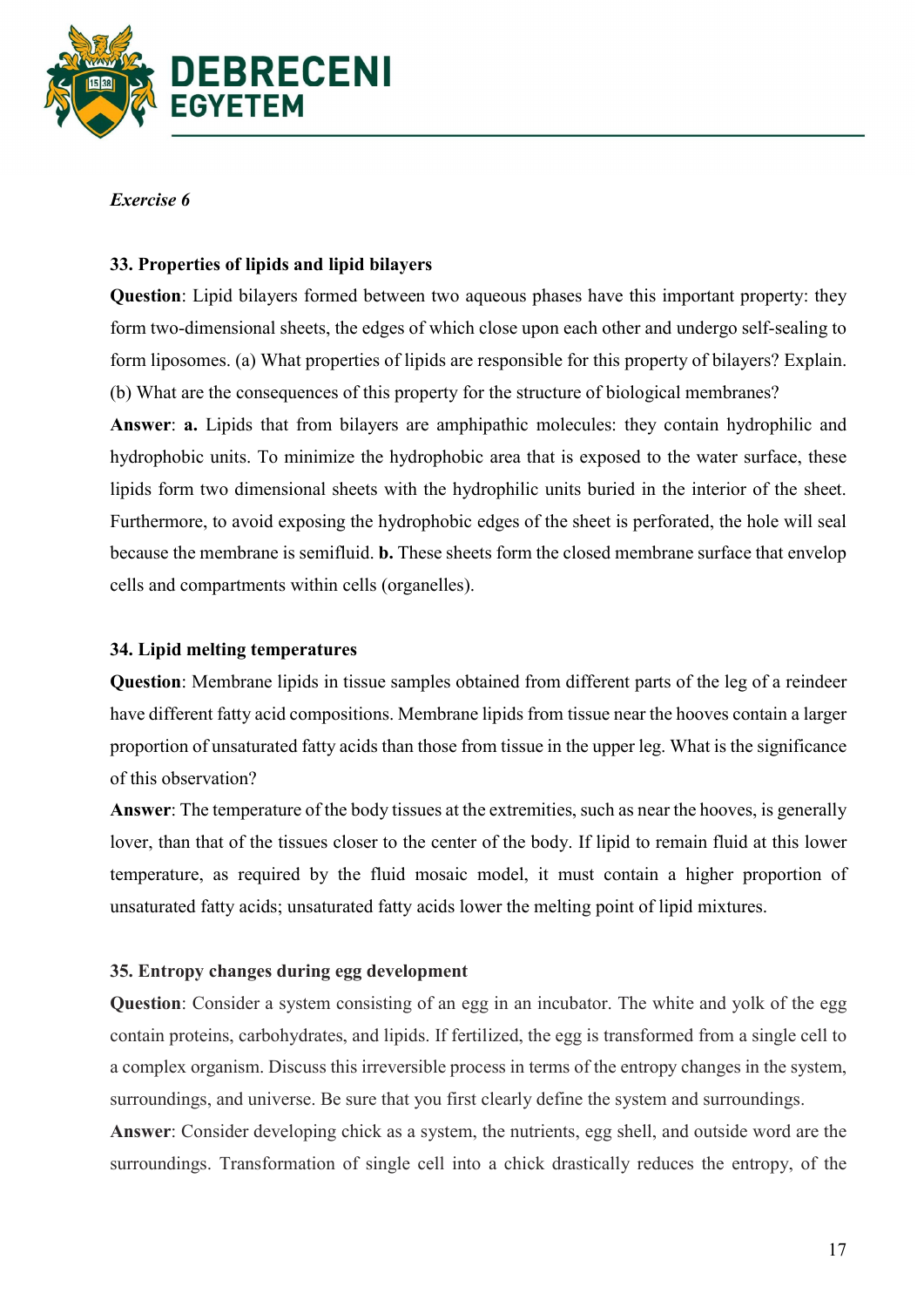

system. Initially, the part of the egg outside the embryo (the surroundings) contain complex fuel molecules (a low entropy condition). During incubation, some of these complex molecules are converted into large numbers of  $CO<sub>2</sub>$  and  $H<sub>2</sub>O$  molecules (high entropy). This increase in the entropy of the surroundings is larger than the decrease of entropy of the chick (the system).

### 36. Rates of turnover of  $\gamma$  and  $\beta$  phosphates of ATP

Question: If a small amount of ATP labeled with radioactive phosphorus in the terminal position,  $[\gamma$ -32P]ATP, is added to a yeast extract, about half of the 32P activity is found in Pi within a few minutes, but the concentration of ATP remains unchanged. Explain. If the same experiment is carried out using ATP labeled with 32P in the central position,  $[ $\beta$ -32P]ATP$ , the 32P does not appear in Pi within such a short time. Why?

Answer: The ATP system is a dynamic steady sate, ATP remains constant, because the rate of ATP consumption equals its rate of synthesis. ATP consumption involves release of the terminal  $(\gamma)$ phosphoryl group; synthesis of ATP from ADP involves replacement of this phosphoryl group. Hence, the terminal phosphate undergoes only relatively slow turnover. In contrast, the central  $(\beta)$ phosphate undergoes only relatively slow turnover.

# 37. Equation for the preparatory phase of glycolysis

Question: Write balanced biochemical equations for all the reactions in the catabolism of glucose to two molecules of glyceraldehyde 3-phosphate (the preparatory phase of glycolysis), including the standard free-energy change for each reaction. Then write the overall or net equation for the preparatory phase of glycolysis, with the net standard free-energy change.

Answer: Net equation: Glucose + 2 ATP  $\rightarrow$  2 glyceraldehyde 3-phosphate + 2 ADP + 2 H<sup>+</sup>,  $\Delta G^{\circ}$  $= 2.1$  kJ/mol.

### 38. The payoff phase of glycolysis in skeletal muscle

Question: In working skeletal muscle under anaerobic conditions, glyceraldehyde 3-phosphate is converted to pyruvate (the payoff phase of glycolysis), and the pyruvate is reduced to lactate. Write balanced biochemical equations for all the reactions in this process, with the standard free-energy change for each reaction. Then write the overall or net equation for the payoff phase of glycolysis (with lactate as the end product), including the net standard free-energy change.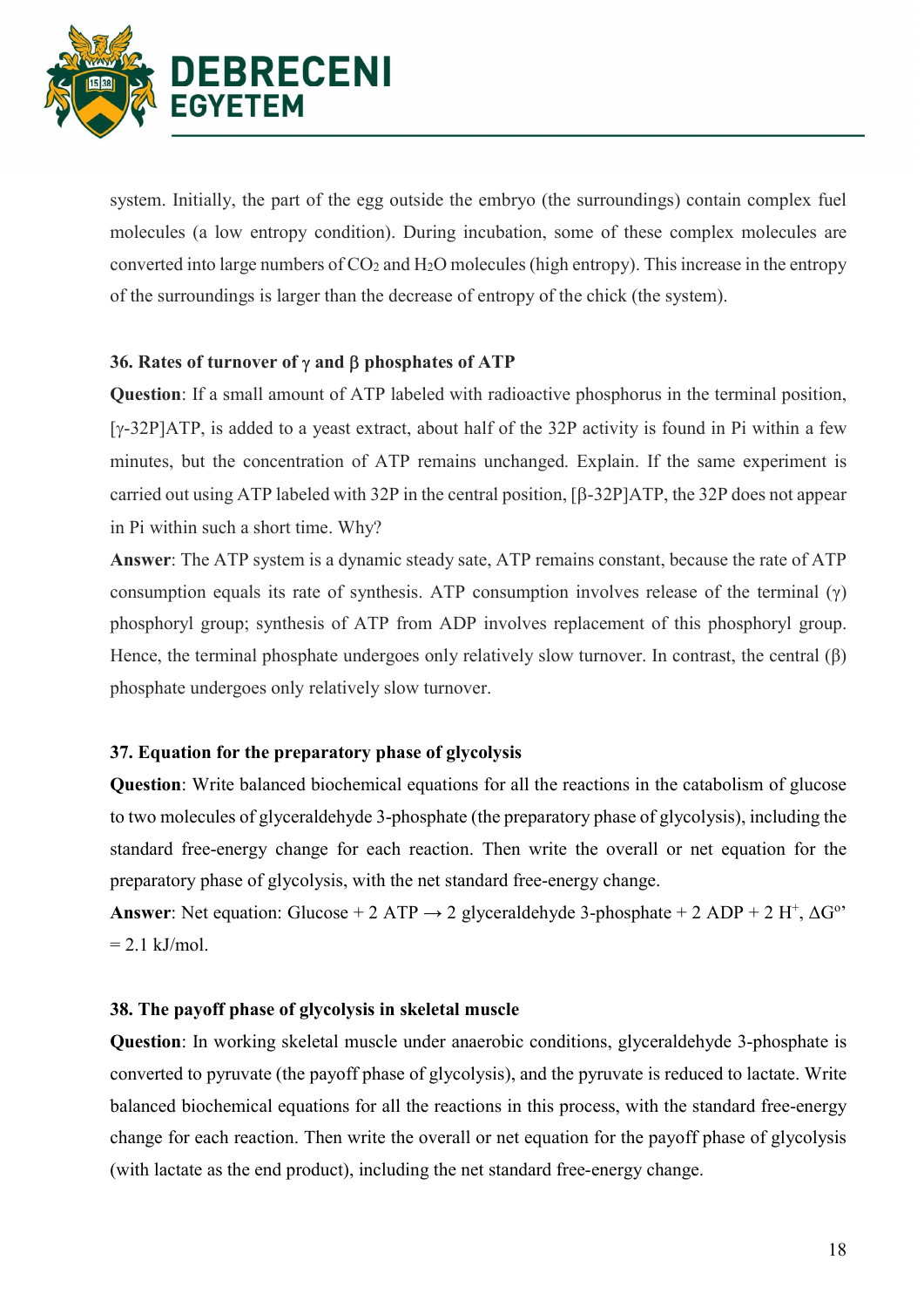

Answer: Net equation: 2 Glyceraldehyde 3-phosphate + 4 ADP +  $2P_i \rightarrow 2$  lactate +2 NAD<sup>+</sup>,  $\Delta G^{\circ}$ <sup>\*</sup>  $=-113.6$  kJ/mol.

### 39. Fermentation to produce soy sauce

Question: Soy sauce is prepared by fermenting a salted mixture of soybeans and wheat with several microorganisms, including yeast, over a period of 8 to 12 months. The resulting sauce (after solids are removed) is rich in lactate and ethanol. How are these two compounds produced? To prevent the soy sauce from having a strong vinegar taste (vinegar is dilute acetic acid), oxygen must be kept out of the fermentation tank. Why?

Answer: Soybean and wheat contain starch, a polymer of glucose, which is broken down to glucose by the microorganisms. The glucose is then broken down to pyruvate, via glycolysis. Because the process carried out in the absence of oxygen (it is a fermentation), pyruvate is reduced to lactic acid and ethanol by the microorganisms. If oxygen were present, pyruvate would be oxidized to acetyl-CoA and than to  $CO_2$  and  $H_2O$ . Some of the acetyl-CoA, however, would also be hydrolyzed to acetate acid (vinegar) in the presence of oxygen.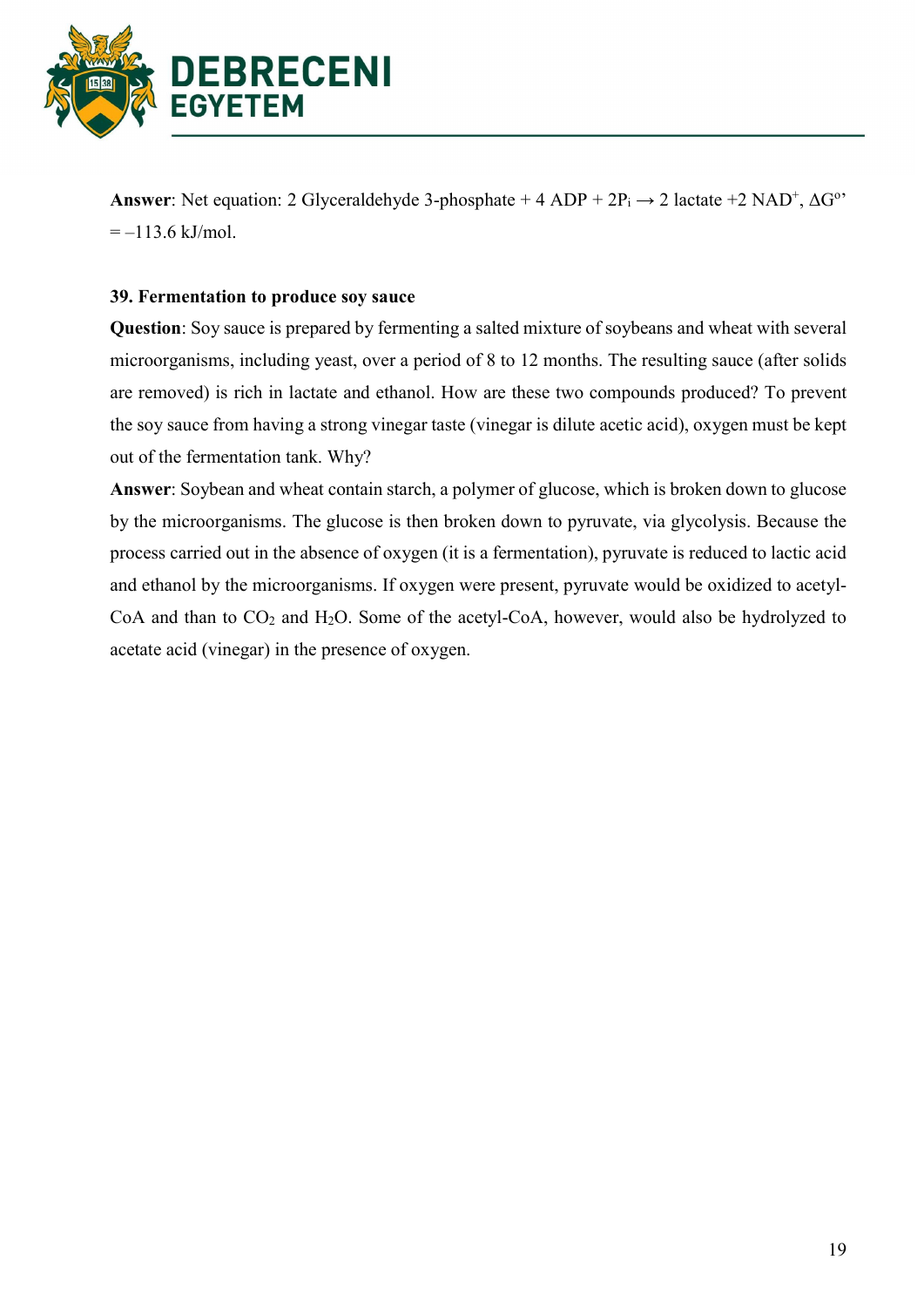

### Exercise 7

# 40. Efficiency of ATP production in muscle

Question: The transformation of glucose to lactate in myocytes releases only about 7% of the free energy released when glucose is completely oxidized to  $CO<sub>2</sub>$  and  $H<sub>2</sub>O$ . Does this mean that anaerobic glycolysis in muscle is a wasteful use of glucose? Explain.

Answer: The transformation of glucose to lactate occurs when muscle cells are low in oxygen and provides a means of generating ATP under oxygen deficient conditions. Because lactate can be transform back to pyruvate, glucose is not wasted, pyruvate can be oxidized by aerobic reactions when oxygen becomes plentiful. This metabolic flexibility gives capacity to adapt to its environment.

### 41. Free-energy change for triose phosphate oxidation

Question: The oxidation of glyceraldehyde 3-phosphate to 1,3-bisphosphoglycerate, catalyzed by glyceraldehyde 3-phosphate dehydrogenase, proceeds with an unfavorable equilibrium constant  $(K_{eq} = 0.08; \Delta G^{\circ} = 6.3 \text{ kJ/mol}$ , yet the flow through this point in the glycolytic pathway proceeds smoothly. How does the cell overcome the unfavorable equilibrium?

Answer: It rapidly removes the 1,3-biphosphoglycerate in a favorable subsequent step, catalyze by phosphoglycerate kinase.

#### 42. Role of the vitamin niacin

Question: Adults engaged in strenuous physical activity require an intake of about 160 g of carbohydrate daily but only about 20 mg of niacin for optimal nutrition. Given the role of niacin in glycolysis, how do you explain the observation?

Answer: Dietary niacin is used to synthesize  $NAD<sup>+</sup>$ . Oxidation is carried out with  $NAD<sup>+</sup>$  as an electron carrier (reducing agent). Because of this cycling, one molecule can oxidize many thousand of molecules of glucose, and thus the dietary requirement for the precursor vitamin (niacin) is relatively small.

#### 43. Muscle wasting in starvation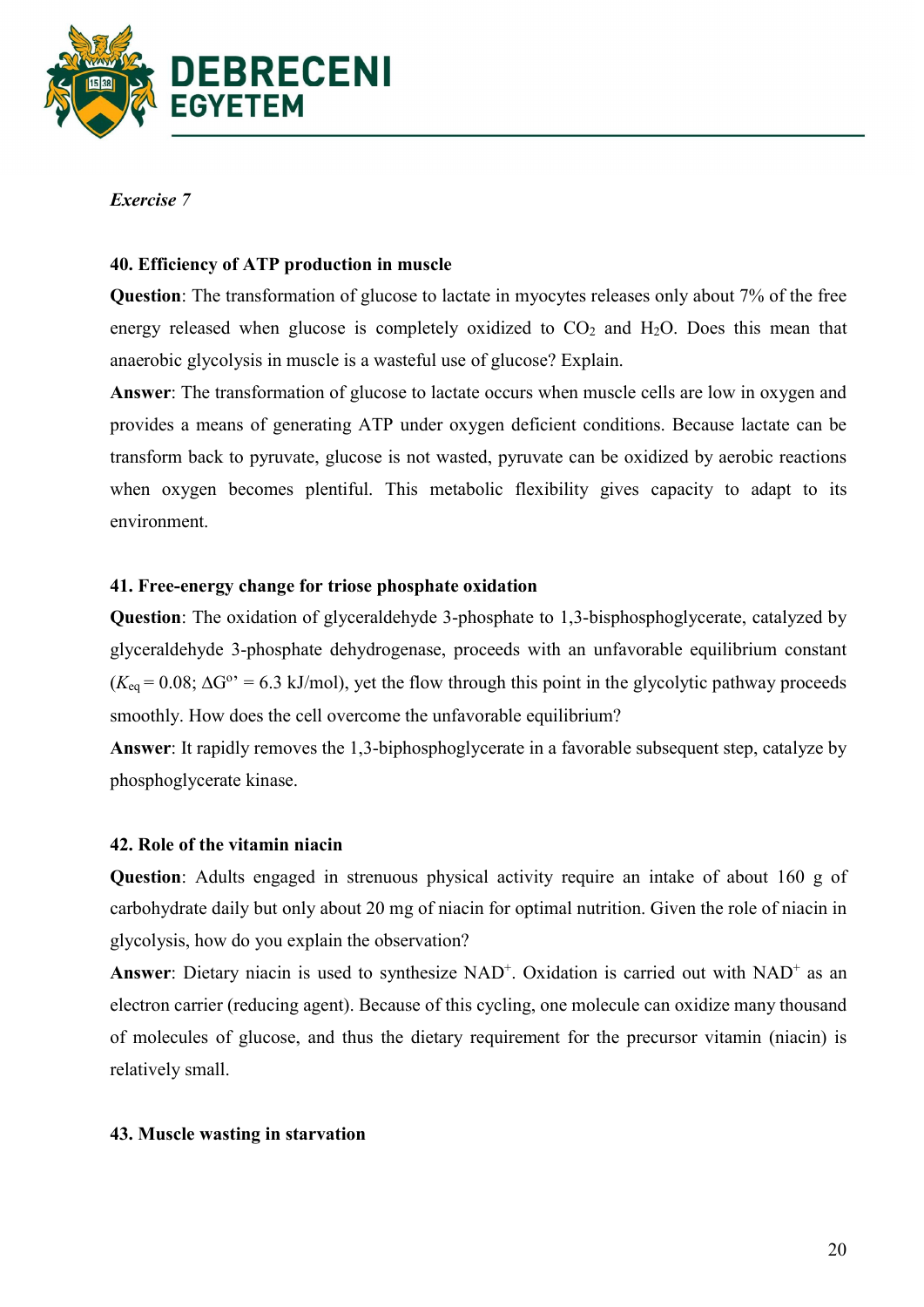

Question: One consequence of starvation is a reduction in muscle mass. What happens to the muscle proteins?

Answer: The muscle protein decompose to amino acids, the carbon skeleton of the amino acids step into the citrate cycle, and serve energy for the body.

# 44. Energy cost of a cycle of glycolysis and gluconeogenesis

Question: What is the cost (in ATP equivalents) of transforming glucose to pyruvate via glycolysis and back again to glucose via gluconeogenesis?

# Answer:

The net equation of glycolysis:

Glucose + 2 Pi + 2 ADP + 2 NAD  $\rightarrow$  2pyruvate + 2 NADH + H<sup>+</sup> + 2 ATP + 2 H<sub>2</sub>O

The net equation of the gluconeogenezis:

2 pyruvate + 4 ATP + 2 GTP + 2 NADH +  $H^+$  + 6 H<sub>2</sub>O  $\rightarrow$ 

glucose-6-phosphate + 4 ADP + 2 GDP + 2 NAD+ +  $5P_i$ 

Difference: 4 ATP between the two cycle: glycolysis and gluconeogenesis.

### 45. Glycogen breakdown in migrating birds

Question: Unlike the rabbit with its short dash, migratory birds require energy for extended periods of time. For example, ducks generally fly several thousand miles during their annual migration. The flight muscles of migratory birds have a high oxidative capacity and obtain the necessary ATP through the oxidation of acetyl-CoA (obtained from fats) via the citric acid cycle. Compare the regulation of muscle glycolysis during short term intense activity, as in the fleeing rabbit, and during extended activity, as in the migrating duck. Why must the regulation in these two settings be different?

Answer: The circulatory system of small vertebrates can carry oxygen to their muscle fast enough to avoid having to use muscle glycogen anaerobically. Migrating birds often fly great distances at high speed without rest and without incurring an oxygen debt. Many running animals of moderate size also maintain an essentially aerobic matabolism in their skeletal muscle. The circulatory system of larger animals can not completely sustain aerobic metabolism in skeletal muscle over long period of intense muscular activity.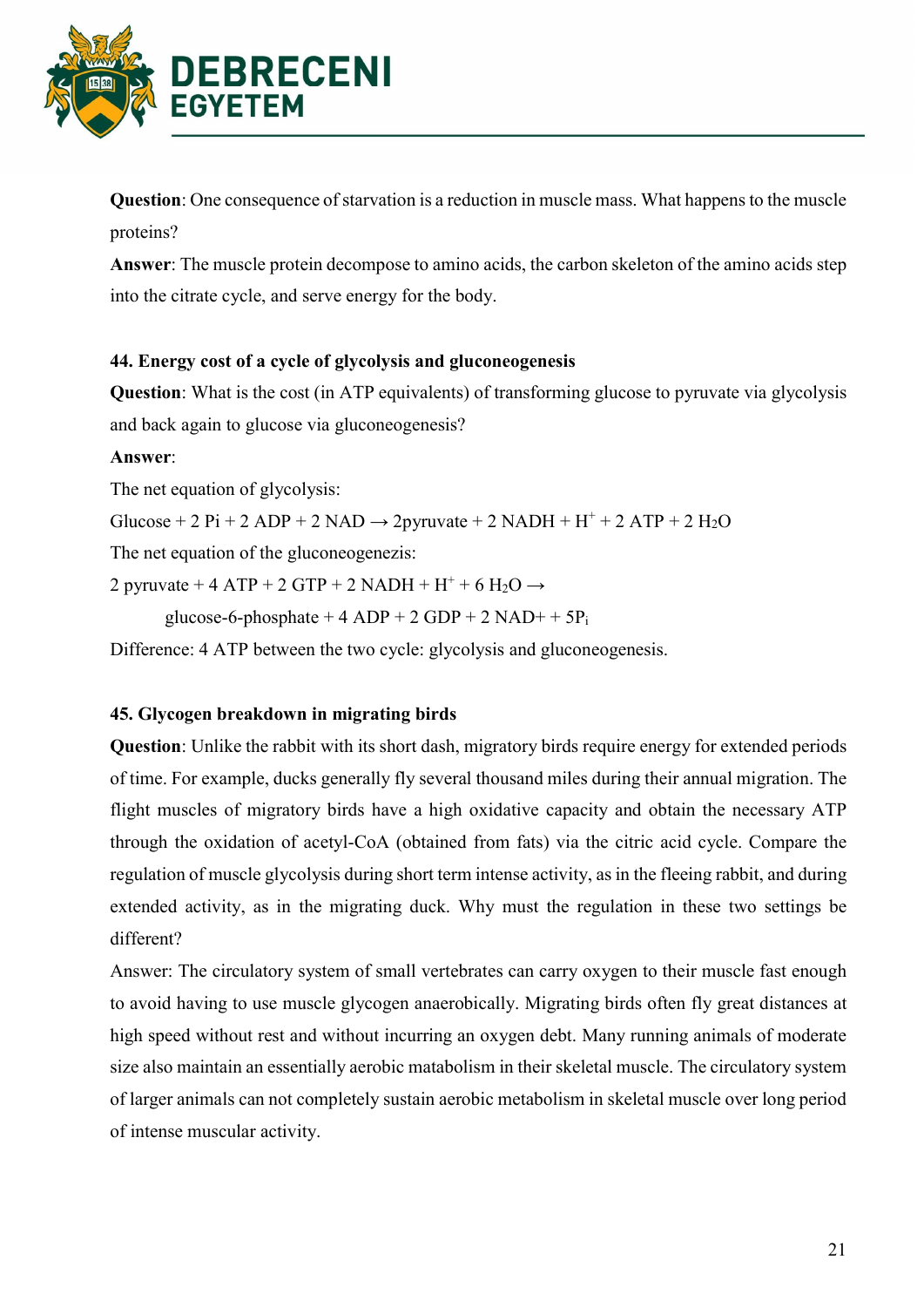

# Exercise 8

# 46. Balance sheet for the citric acid cycle

Question: The citric acid cycle has eight enzymes: citrate synthase, aconitase, isocitrate  $dehydrogenase$ ,  $\alpha$ -ketoglutarate dehydrogenase, succinyl-CoA synthetase, succinate dehydrogenase, fumarase, and malate dehydrogenase. (a) Write a balanced equation for the reaction catalyzed by each enzyme. (b) Name the cofactor(s) required by each enzyme reaction. (c) For each enzyme determine which of the following describes the type of reaction(s) catalyzed: condensation (carbon–carbon bond formation); dehydration (loss of water); hydration (addition of water); decarboxylation (loss of  $CO<sub>2</sub>$ ); oxidation-reduction; substrate-level phosphorylation; isomerization. (d) Write a balanced net equation for the catabolism of acetyl-CoA to  $CO<sub>2</sub>$ .

# Answer: a.

1. Citrate synthase: Acetyl-CoA + oxaloacetate +H<sub>2</sub>O  $\rightarrow$  citrate +CoA + H<sup>+</sup>

2.Aconitase: Citrate  $\rightarrow$  isocitrate

3.*Isocitrate dehydrogenese*: Isocitrate + NAD  $\rightarrow \alpha$ -ketoglutarate + CO<sub>2</sub> + NADH

4.α-Ketoglutarate dehydrogenase: α-Ketoglutarate + NAD<sup>+</sup> + CoA  $\rightarrow$  Succinyl-CoA + CO<sub>2</sub> + NADH

5. Succinyl-CoA synthetase: Succinyl-CoA +P<sub>i</sub> + GDP  $\rightarrow$  succinate + GTP + CoA

6. Succinate dehydrogenase: Succinate + FAD  $\rightarrow$  fumarate + H<sub>2</sub>O  $\rightarrow$  malate

7. Fumarase: Fumarate +  $H_2O \rightarrow$  malate

8. Malate dehydrogenase: Malate +  $NAD^+ \rightarrow$  oxaloacetate +  $NADH + H^+$ 

b. c.

Step 1. CoA, condensation. 2. none, isomerization. 3. NAD<sup>+</sup>, oxidative dacarboxylation, 4. NAD<sup>+</sup>, CoA, and thiamin pyrophosphate, oxidative decarboxylation. 5. CoA, phosphorilation, 6. FAD, oxidation. 7. none, hydration. 8. NAD<sup>+</sup>, oxidation.

d.

 $Acetyl-CoA + 3NAD<sup>+</sup> + FAD + GDP + P<sub>i</sub> + 2H<sub>2</sub>O \rightarrow 2CO<sub>2</sub> + 3NADH + FADH<sub>2</sub> + GTP + 2H<sup>+</sup> +$ CoA

### 47. Stimulation of oxygen consumption by oxaloacetate and malate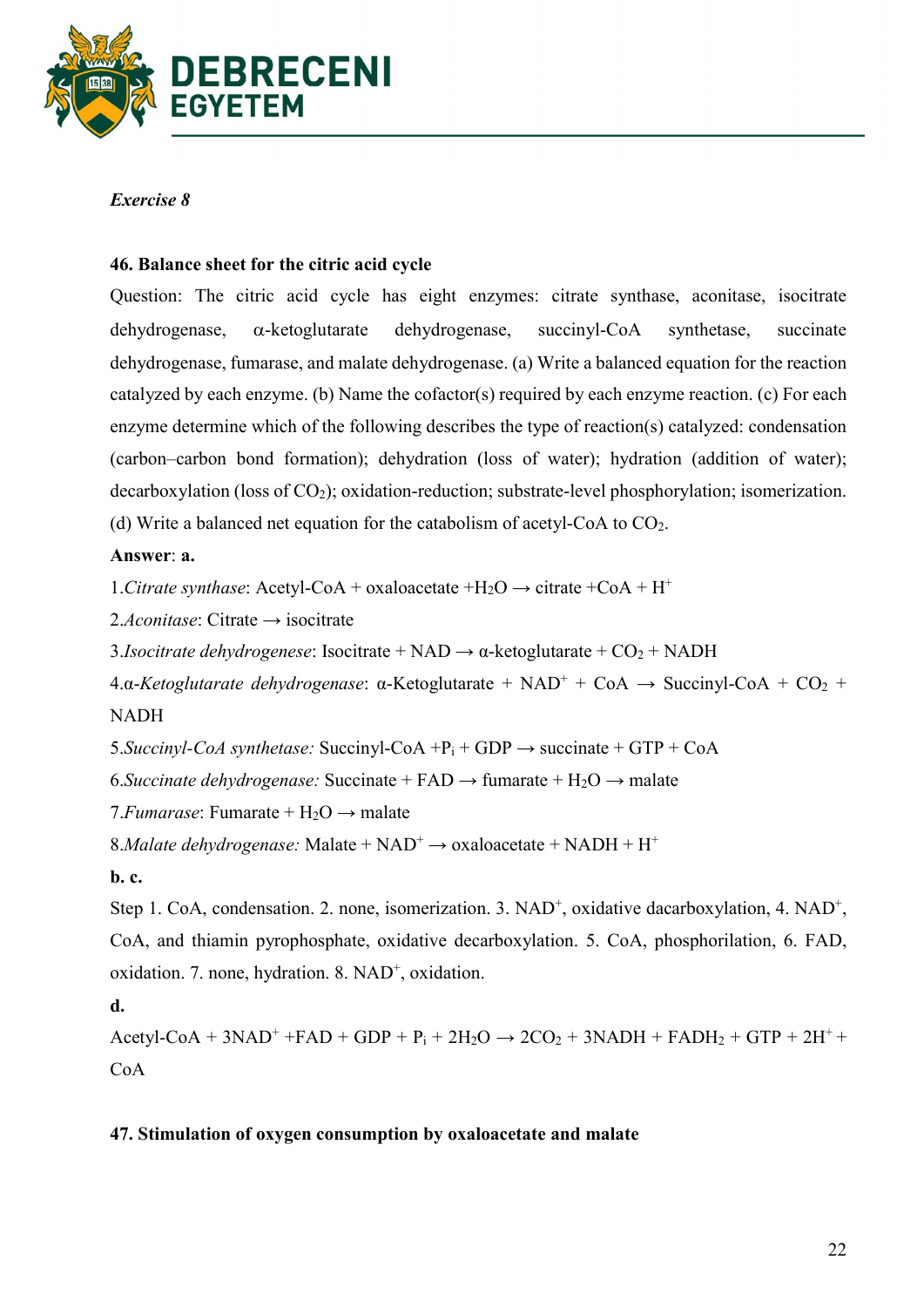

Question: In the early 1930s, Albert Szent-Györgyi reported the interesting observation that the addition of small amounts of oxaloacetate or malate to suspensions of minced pigeon-breast muscle stimulated the oxygen consumption of the preparation. Surprisingly, the amount of oxygen consumed was about seven times more than the amount necessary for complete oxidation (to CO<sup>2</sup> and H2O) of the added oxaloacetate or malate. Why did the addition of oxaloacetate or malate stimulate oxygen consumption? Why was the amount of oxygen consumed so much greater than the amount necessary to completely oxidize the added oxaloacetate or malate?

Answer: a. Oxygen consumption is a measure of the activity of the first two stages of cellular respiration: glycolysis and the citric acid cycle. The addition of oxaloacetate or malate stimulate the citric acid cycle, and thus stimulate respiration. b. The added oxaloacetate or malate serves a catalytic role, because it is regenerated in the latter part of citric acid cycle.

#### 48. Respiration studies in isolated mitochondria

Question: Cellular respiration can be studied in isolated mitochondria by measuring oxygen consumption under different conditions. If 0.01 M sodium malonate is added to actively respiring mitochondria that are using pyruvate as fuel source, respiration soon stops and a metabolic intermediate accumulates. (a) What is the structure of this intermediate? (b) Explain why it accumulates.(c) Explain why oxygen consumption stops. (d) Aside from removal of the malonate, how can this inhibition of respiration be overcome? Explain.

Answer:  $a. \overline{OOC - CH_2 - CH_2 - COO}$  (succinate) **b.** Malonate is a competitive inhibitor of succinate dehydrogenase. c. A block in the citric acid cycle stops NADH formation, which stops electron transfer, which stops respiration. d. A large excess of succinate (substrate) overcomes the competitive inhibition.

#### 49. Role of the vitamin thiamine

Question: People with beriberi, a disease caused by thiamine deficiency, have elevated levels of blood pyruvate and  $\alpha$ -ketoglutarate, especially after consuming a meal rich in glucose. How are these effects related to a deficiency of thiamine?

Answer: Thiamine is required for the synthesis of thiamine pyrophosphate (TPP), a prostetic group in the pyruvate dehydrogenase and  $\alpha$ -ketoglutarate dehydrogenese enzyme complexes. A thiamine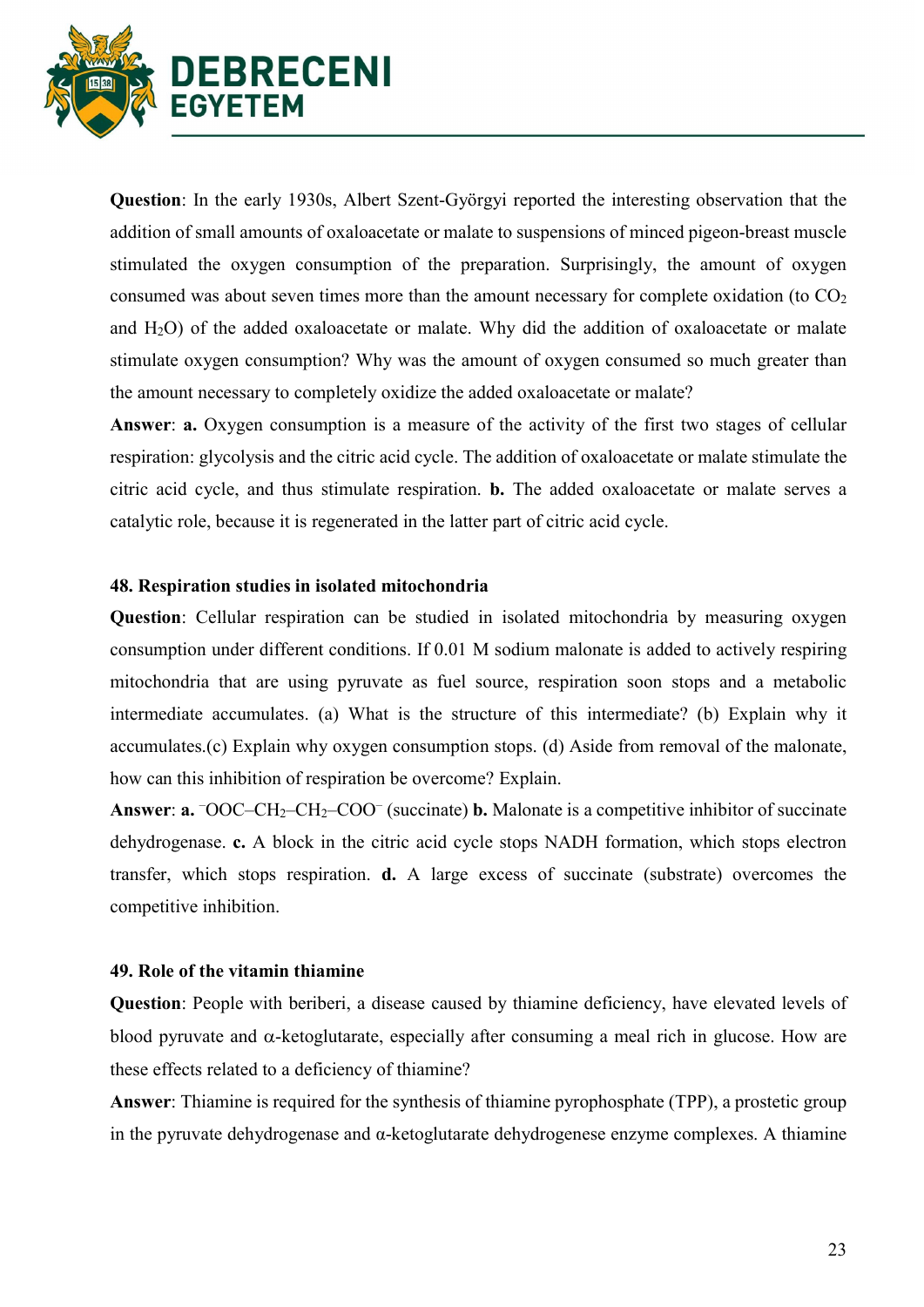

deficiency reduces the activity of these enzyme complexes, and cause the observed accumulation of precursors.

### 50. Synthesis of oxaloacetate by the citric acid cycle

Question: Oxaloacetate is formed in the last step of the citric acid cycle by the NAD<sup>+</sup>-dependent oxidation of L-malate. Can a net synthesis of oxaloacetate from acetyl-CoA occur using only the enzymes and cofactors of the citric acid cycle, without depleting the intermediates of the cycle? Explain. How is oxaloacetate that is lost from the cycle (to biosynthetic reactions) replenished? **Answer:** No. For every two carbons that enter as acetate, two leave the cycle as  $CO<sub>2</sub>$ . Thus there is no net synthesis of oxaloacetate. Net synthesis of oxaloacetate occurs by the carboxylation of the pyruvate, an anaplerotic reaction.

# 51. Relationship between respiration and the citric acid cycle

Question: Although oxygen does not participate directly in the citric acid cycle, the cycle operates only when  $O_2$  is present. Why?

Answer: Oxygen is need to recycle  $NAD<sup>+</sup>$  from the NADH produced by the oxidative reactions of the citric acid cycle. Reoxidation of the NADH occurs during mitochondrial oxidative phosphorilation.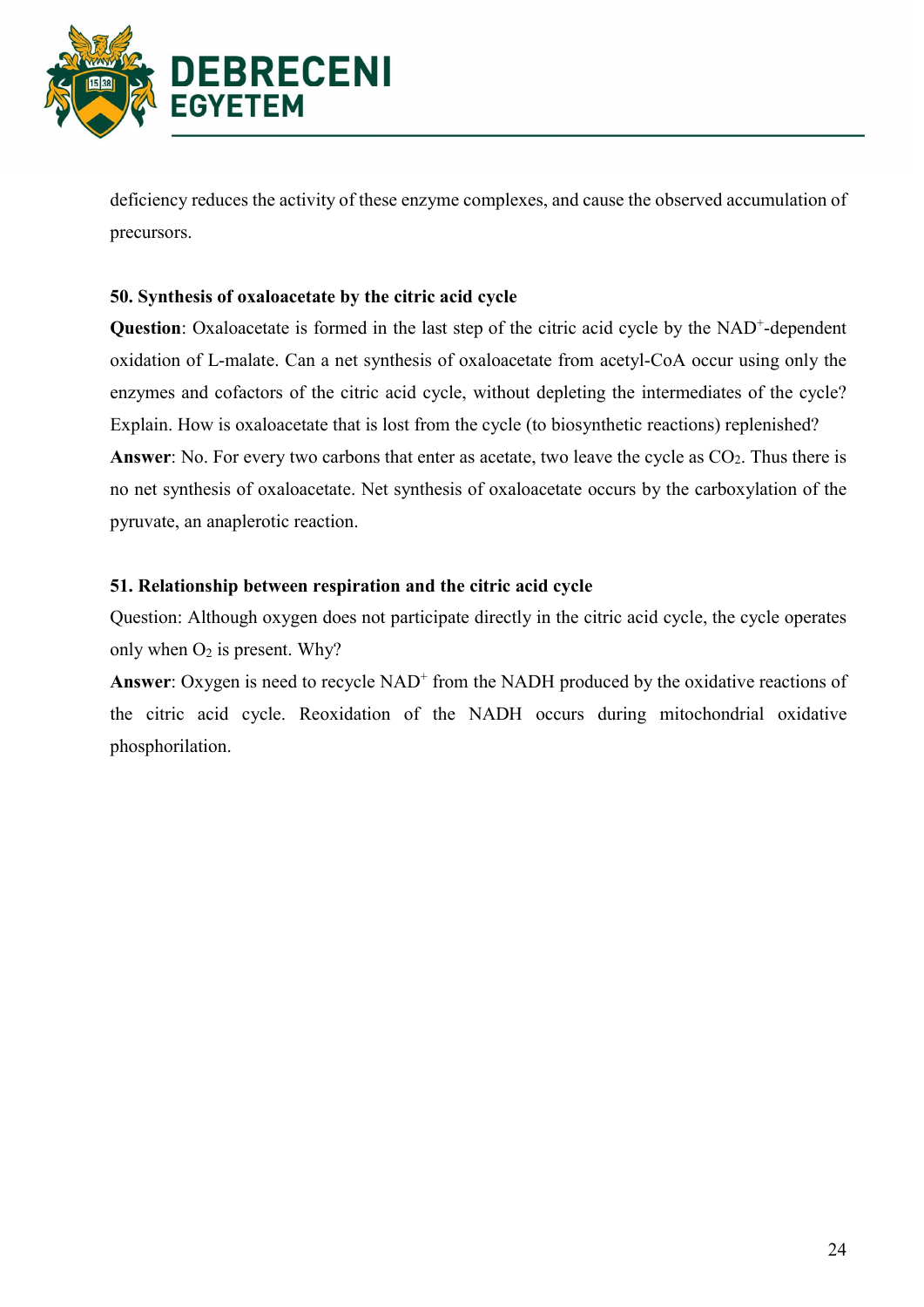

### Exercise 9.

### 52. Energy in triacylglycerols

Question: On a per-carbon basis, where does the largest amount of biologically available energy in triacylglycerols reside: in the fatty acid portions or the glycerol portion? Indicate how knowledge of the chemical structure of triacylglycerols provides the answer.

Answer: The fatty acid portion; the carbon in fatty acids are more reduced than those in glycerol.

### 53. Fuel reserves in adipose tissue

Question: Triacylglycerols, with their hydrocarbon-like fatty acids, have the highest energy content of the major nutrients. (a) If 15% of the body mass of a 70.0 kg adult consists of triacylglycerols, what is the total available fuel reserve, in both kilojoules and kilocalories, in the form of triacylglycerols? Recall that  $1.00$  kcal = 4.18 kJ. (b) If the basal energy requirement is approximately 8,400 kJ/day (2,000 kcal/day), how long could this person survive if the oxidation of fatty acids stored as triacylglycerols were the only source of energy? (c) What would be the weight loss in pounds per day under such starvation conditions  $(1 lb = 0.454 kg)?$ Answer: a. 4.0 x 105 kJ,. b. 48 days. 0.5 lb/day.

#### 54. Common reaction steps in the fatty acid oxidation cycle and Citric Acid Cycle

Question: Cells often use the same enzyme reaction pattern for analogous metabolic conversions. For example, the steps in the oxidation of pyruvate to acetyl-CoA and of  $\alpha$ -ketoglutarate to succinyl-CoA, although catalyzed by different enzymes, are very similar. The first stage of fatty acid oxidation follows a reaction sequence closely resembling a sequence in the citric acid cycle. Use equations to show the analogous reaction sequences in the two pathways.

Answer: The first step in fatty acid oxidation is analogous to the conversion of succinate to fumarate; the second step, to the conversion of fumarate to malate; the third step, to the conversion of malate to oxaloacetate.

#### 55. Compartmentation in  $\beta$ -oxidation

Question: Free palmitate is activated to its coenzyme A derivative (palmitoyl-CoA) in the cytosol before it can be oxidized in the mitochondrion. If palmitate and  $\lceil {^{14}C}\rceil$ coenzyme A are added to a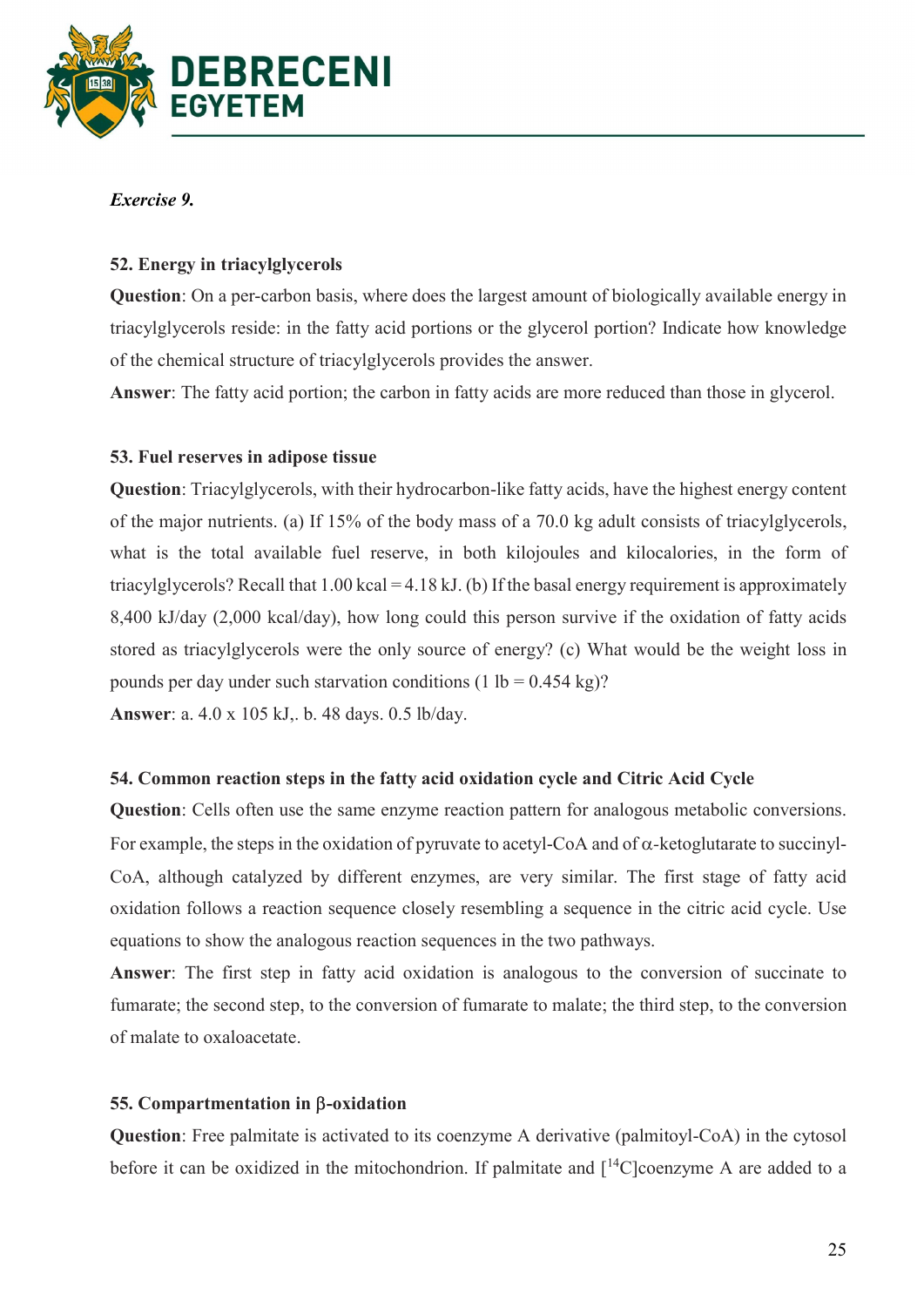

liver homogenate, palmitoyl-CoA isolated from the cytosolic fraction is radioactive, but that isolated from the mitochondrial fraction is not. Explain.

Answer: Fatty acyl group condensed with CoA in the cytosol are first transferred to carnitine, releasing CoA, then transported into the mitochondrion, where they are again condensed with CoA. The cytosolic and mitochondrial pools of CoA are thus kept separate, and no radioactive CoA from the cytosolic pools enter the mitochondrion.

# 56. Fatty acids as a source of water

Question: Contrary to legend, camels do not store water in their humps, which actually consist of large fat deposits. How can these fat deposits serve as a source of water? Calculate the amount of water (in liters) that a camel can produce from 1.0 kg of fat. Assume for simplicity that the fat consists entirely of tripalmitoylglycerol.

Answer: Oxidation of fats release water; 1.4 liter of water per kg of tripalmitoylglycerol (ignores the small contribution of glycerol to the mass).

### 57. Petroleum as a microbial food source

Question: Some microorganisms of the genera *Nocardia* and *Pseudomonas* can grow in an environment where hydrocarbons are the only food source. These bacteria oxidize straight-chain aliphatic hydrocarbons, such as octane, to their corresponding carboxylic acids. How could these bacteria be used to clean up oil spills? What would be some of the limiting factors to the efficiency of this process?

**Answer:** The bacteria can be used to completely oxidized hydrocarbons to  $CO<sub>2</sub>$  and  $H<sub>2</sub>O$ . However, contact between hydrocarbons and bacterial enzymes may be difficult to achieve. Bacterial nutrient such as nitrogen and phosphorus may be limiting and inhibit growth.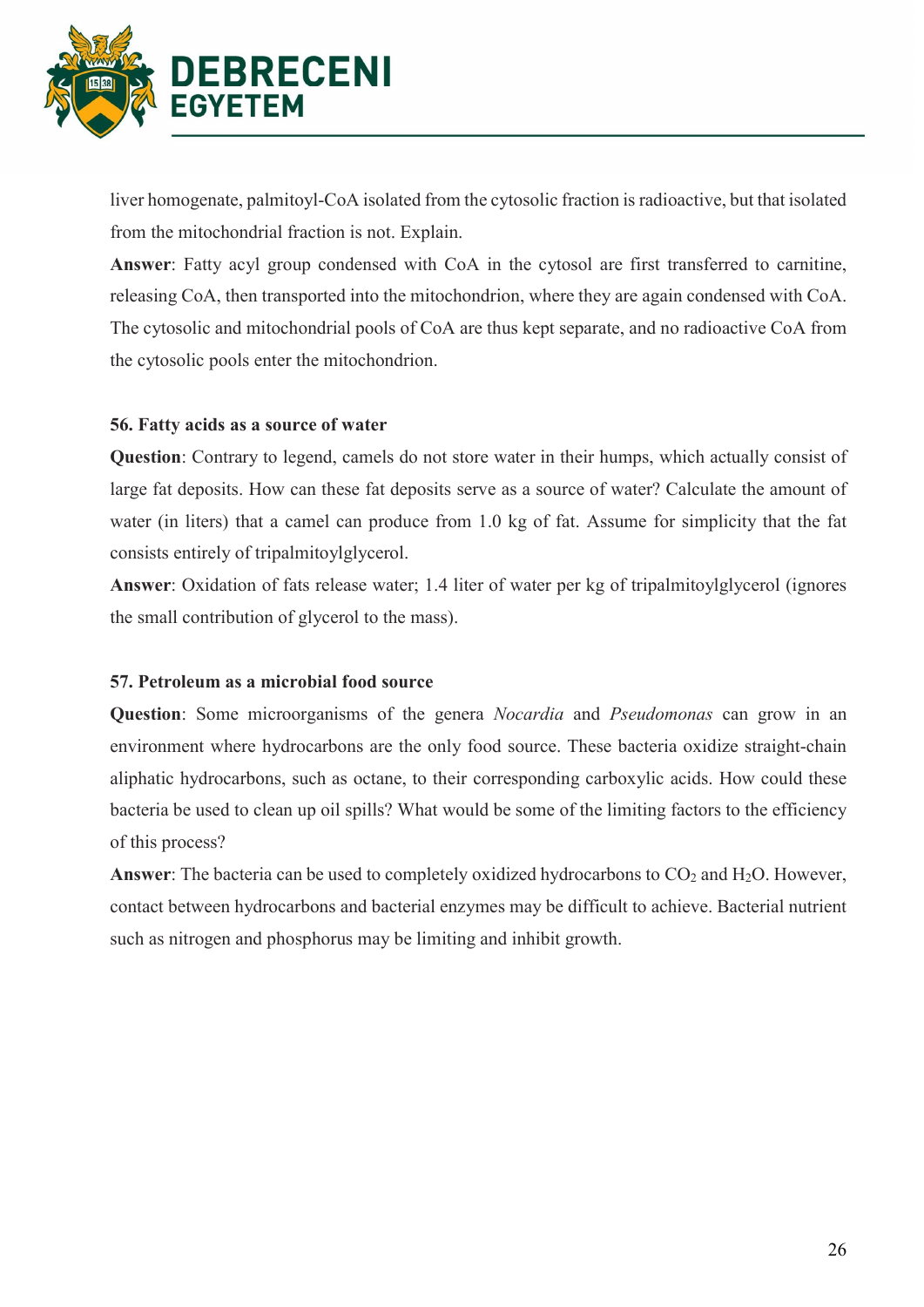

### Exercise 10.

# 58. Fatty acid oxidation in uncontrolled diabetes

Question: When the acetyl-CoA produced during  $\beta$ -oxidation in the liver exceeds the capacity of the citric acid cycle, the excess acetyl-CoA forms ketone bodies—acetone, acetoacetate, and D- $\beta$ hydroxybutyrate. This occurs in severe, uncontrolled diabetes: because the tissues cannot use glucose, they oxidize large amounts of fatty acids instead. Although acetyl-CoA is not toxic, the mitochondrion must divert the acetyl-CoA to ketone bodies. What problem would arise if acetyl-CoA were not converted to ketone bodies? How does the diversion to ketone bodies solve the problem?

Answer: Because the mitochondrial pool of CoA is small, must be recycled from acetyl-CoA via the formation of ketone bodies. This allows the operation of the β-oxidation pathway, necessary for energy production.

### 59. Oxidation of arachidic acid

Question: How many turns of the fatty acid oxidation cycle are required for complete oxidation of arachidic acid to acetyl-CoA?

Answer: 9 turns; arachidic acid, a 20 carbon saturated fatty acid, yields ten molecules of acety-CoA, the last two both formed in the ninth turn.

### 60. Fate of labeled propionate

**Question:** If  $[3^{-14}C]$ propionate (14C in the methyl group) is added to a liver homogenate,  $[14C - 14C]$ labeled oxaloacetate is rapidly produced. Draw a flow chart for the pathway by which propionate is transformed to oxaloacetate, and indicate the location of the <sup>14</sup>C in oxaloacetate.

Answer: [3-<sup>14</sup>C]Succinyl-CoA is formed, which gives rise to oxaloacetate labeled at C-2 and C-3.

# 61. Biological importance of cobalt

Question: In cattle, deer, sheep, and other ruminant animals, large amounts of propionate are produced in the rumen through the bacterial fermentation of ingested plant matter. Propionate is the principal source of glucose for these animals, via the route propionate  $\rightarrow$  oxaloacetate  $\rightarrow$  glucose. In some areas of the world, notably Australia, ruminant animals sometimes show symptoms of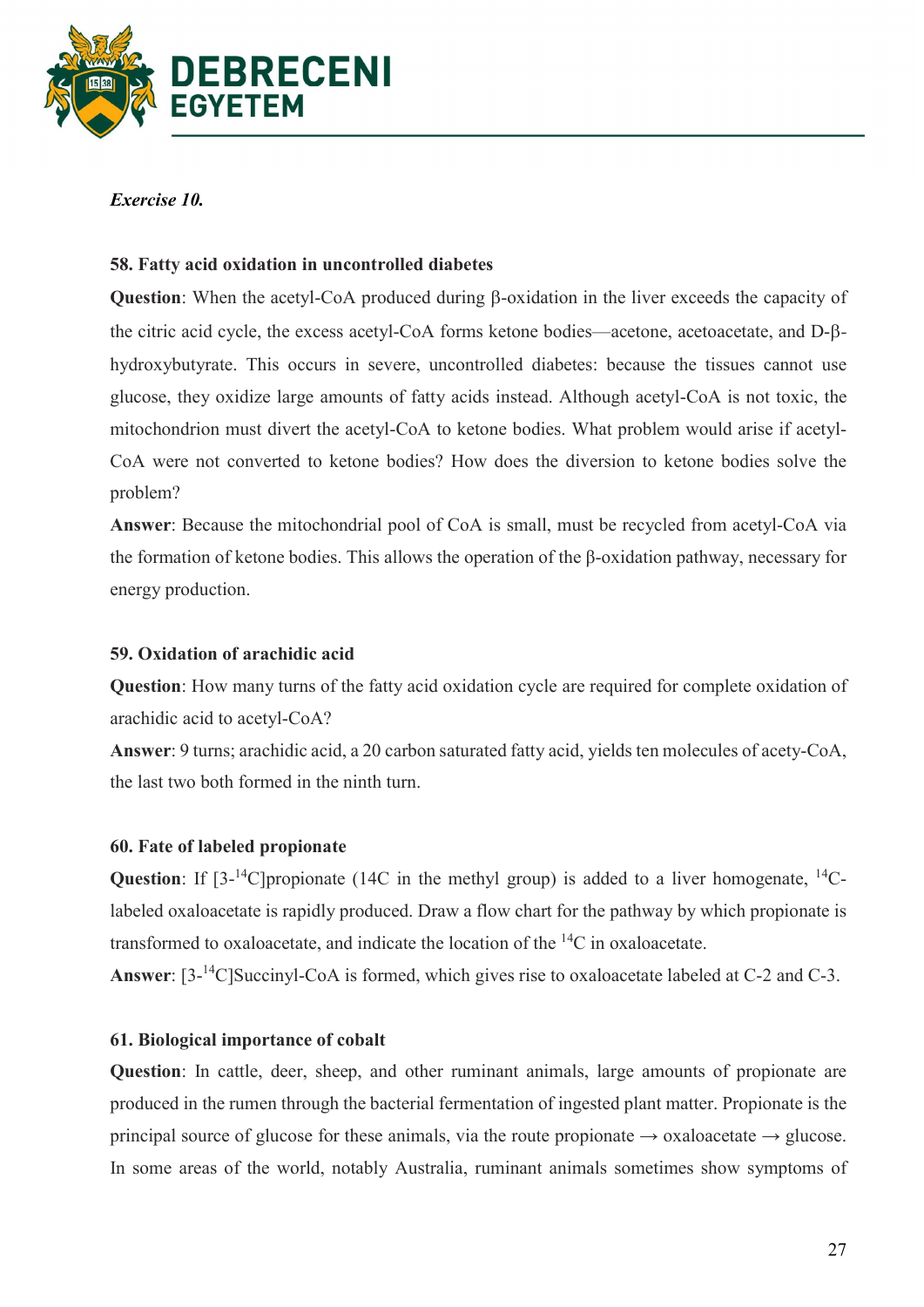

anemia with concomitant loss of appetite and retarded growth, resulting from an inability to transform propionate to oxaloacetate. This condition is due to a cobalt deficiency caused by very low cobalt levels in the soil and thus in plant matter. Explain.

Answer: Methylmalonyl-CoA mutase requires the cobalt-containing cofactor formed from vitamin B12.

### 62. Fat loss during hibernation

Question: Bears expend about  $25 \cdot 10^6$  J/day during periods of hibernation, which may last as long as seven months. The energy required to sustain life is obtained from fatty acid oxidation. How much weight loss (in kilograms) has occurred after seven months? How might ketosis be minimized during hibernation? (Assume the oxidation of fat yields 38 kJ/g.).

Answer: Mass lost per day is about 0,66 kg, or about 138 kg in 7 months. Ketosis could be avoided by degradation of nonessential body proteins to supply amino acid skeletons for gluconeogenesis.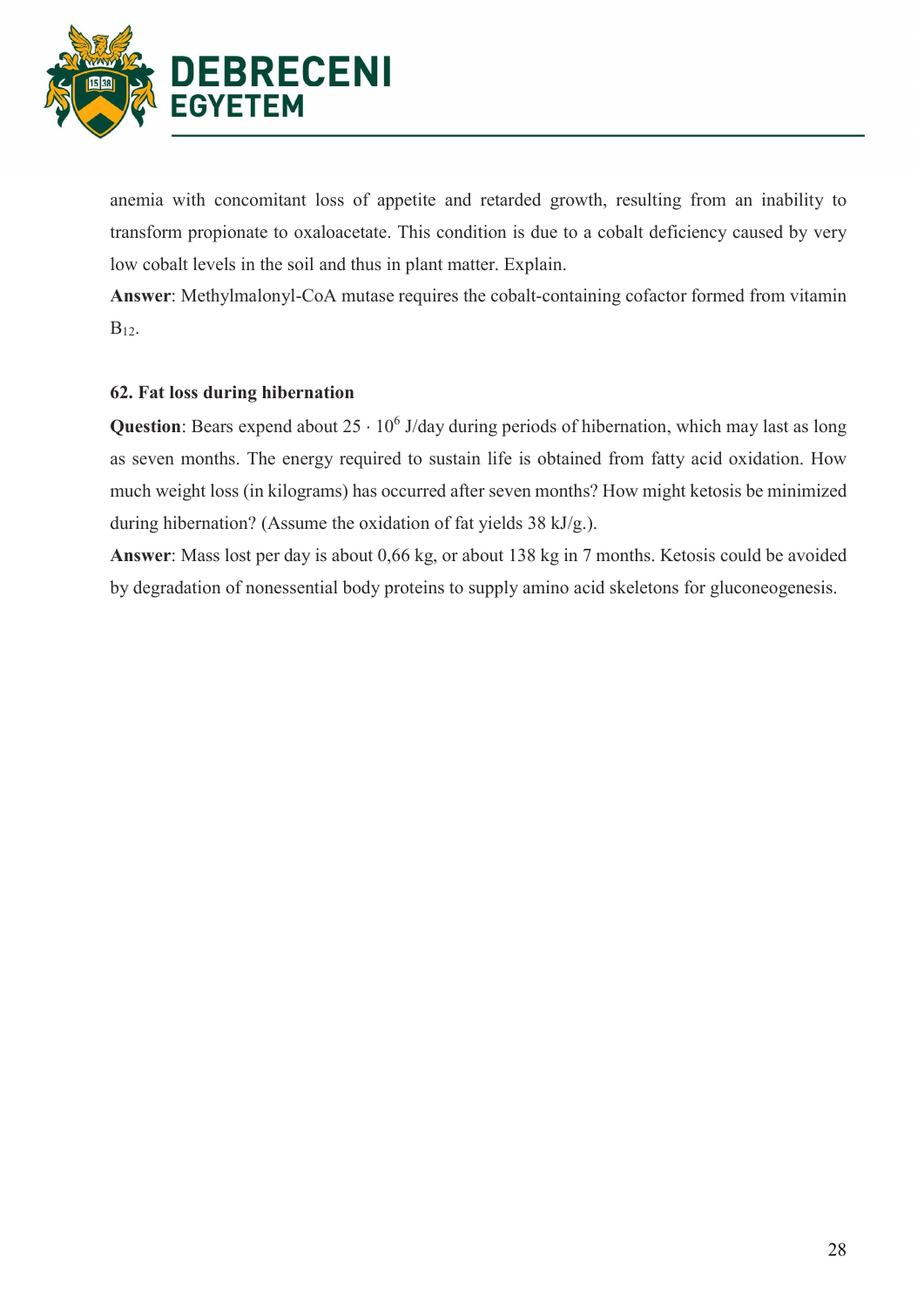

Exercise 11.

### 63. Products of amino acid transamination

Question: Name and draw the structure of the  $\alpha$ -keto acid resulting when each of the following amino acids undergoes transamination with  $\alpha$ -ketoglutarate: (a) aspartate, (b) glutamate, (c) alanine, (d) phenylalanine. Answer: **a.** oxaloacetate:  $\overline{OOC}-CH_2-C(O)-COO^{-}$ **b.** α-ketoglutarate:  $\overline{OOC}-CH_2-CH_2-C(O)-COO^{-}$ c. pyruvate CH3–C(O)–COO– d. Fenil–CH2–C(O)–COO–

### 64. Distribution of amino nitrogen

Question: If your diet is rich in alanine but deficient in aspartate, will you show signs of aspartate deficiency? Explain.

Answer: No; the nitrogen in Ala can be transferred to oxaloacetate via transamination, to form Asp.

### 65. Ammonia intoxication resulting from an arginine-deficient diet

Question: In a study conducted some years ago, cats were fasted overnight then given a single meal complete in all amino acids except arginine. Within 2 hours, blood ammonia levels increased from a normal level of 18 µg/L to 140 µg/L, and the cats showed the clinical symptoms of ammonia toxicity. A control group fed a complete amino acid diet or an amino acid diet in which arginine was replaced by ornithine showed no unusual clinical symptoms. (a) What was the role of fasting in the experiment? (b) What caused the ammonia levels to rise in the experimental group? Why did the absence of arginine lead to ammonia toxicity? Is arginine an essential amino acid in cats? Why or why not? (c) Why can ornithine be substituted for arginine?

Answer: a. Fasting resulted in low blood glucose, subsequent administration of the experimental diet led to rapid catabolism of glucogenic amino acids. b. Oxidative dezamination caused the rise in ammonia levels; the absence of arginine (an intermediate in urea cycle) prevented the conversion of ammonia to urea; Arg is not synthesized in sufficient quantities in the cat to meet the needs imposed by the stress of the experiment. This suggest, that Arg is an essential amino acid in the cat's diet.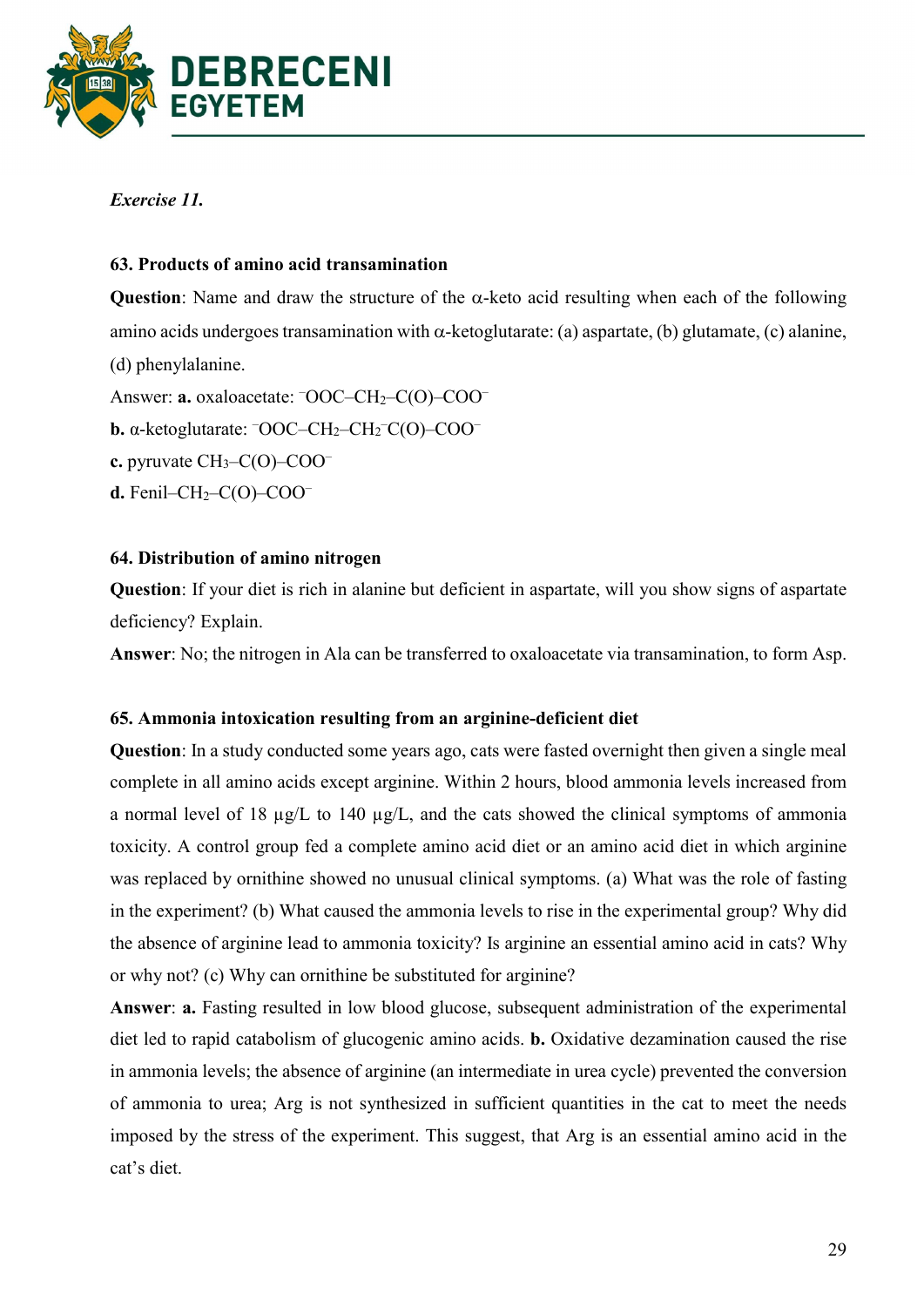

### 66. Oxidation of glutamate

Question: Write a series of balanced equations, and an overall equation for the net reaction, describing the oxidation of 2 mol of glutamate to 2 mol of  $\alpha$ -ketoglutarate and 1 mol of urea. **Answer**:  $H_2O + Glutamate + NAD \rightarrow \alpha$ -ketoglutarate +  $NH^4_+$  +  $NADH + H^+$  $NH_4^+$  + 2ATP + H<sub>2</sub>O + CO<sub>2</sub>  $\rightarrow$  carbamoyl phosphate + 2ADP + P<sub>i</sub> + 3H<sup>+</sup> Carbamoyl phosphate + ornithine  $\rightarrow$  citrullin + P<sub>i</sub> + H<sup>+</sup> Citrullin + aspartate + ATP  $\rightarrow$  arginosuccinate + AMP + PP<sub>i</sub> + H<sup>+</sup> Arginosuccinate  $\rightarrow$  arginine + fumarate Fumarate +  $H_2O \rightarrow$  malate  $Malate + NAD^{+} \rightarrow Oxaloacetate + NADH + H^{+}$ Ocaloacetate + glutamate  $\rightarrow$  aspartate +  $\alpha$ -ketoglutarate Arginine +  $H_2O \rightarrow$  urea + ornithine  $\Sigma$ : 2Glutamate + CO<sub>2</sub> + 4H<sub>2</sub>O + 2NAD<sup>+</sup> + 3ATP  $\rightarrow$ 2  $\alpha$ -ketoglutarate + 2NADH + 7H<sup>+</sup> + urea + 2ADP + AMP + 2 $P_i$ Additional reactions that need to considered are:  $AMP + ATP \rightarrow 2ADP$  $O_2$  + 8H<sup>+</sup> + 2NADH + 6ADP + 6P<sub>i</sub>  $\rightarrow$  2NAD<sup>+</sup> + 6ATP + 8H<sub>2</sub>O  $H_2O + PP_i \rightarrow 2P_i + H^+$  $\Sigma\Sigma$ : 2Glutamate + CO<sub>2</sub> + O<sub>2</sub> + 2ADP + 2P<sub>i</sub>  $\rightarrow$  2α-ketoglutarate + urea + 3H<sub>2</sub>O + 2ATP

# 67. Alanine and glutamine in the blood

Question: Normal human blood plasma contains all the amino acids required for the synthesis of body proteins, but not in equal concentrations. Alanine and glutamine are present in much higher concentrations than any other amino acids. Suggest why.

Answer: Ala and Gln play special roles in the transport of amino groups from muscle and from mother nonhepatic tissues, respectively, to the liver.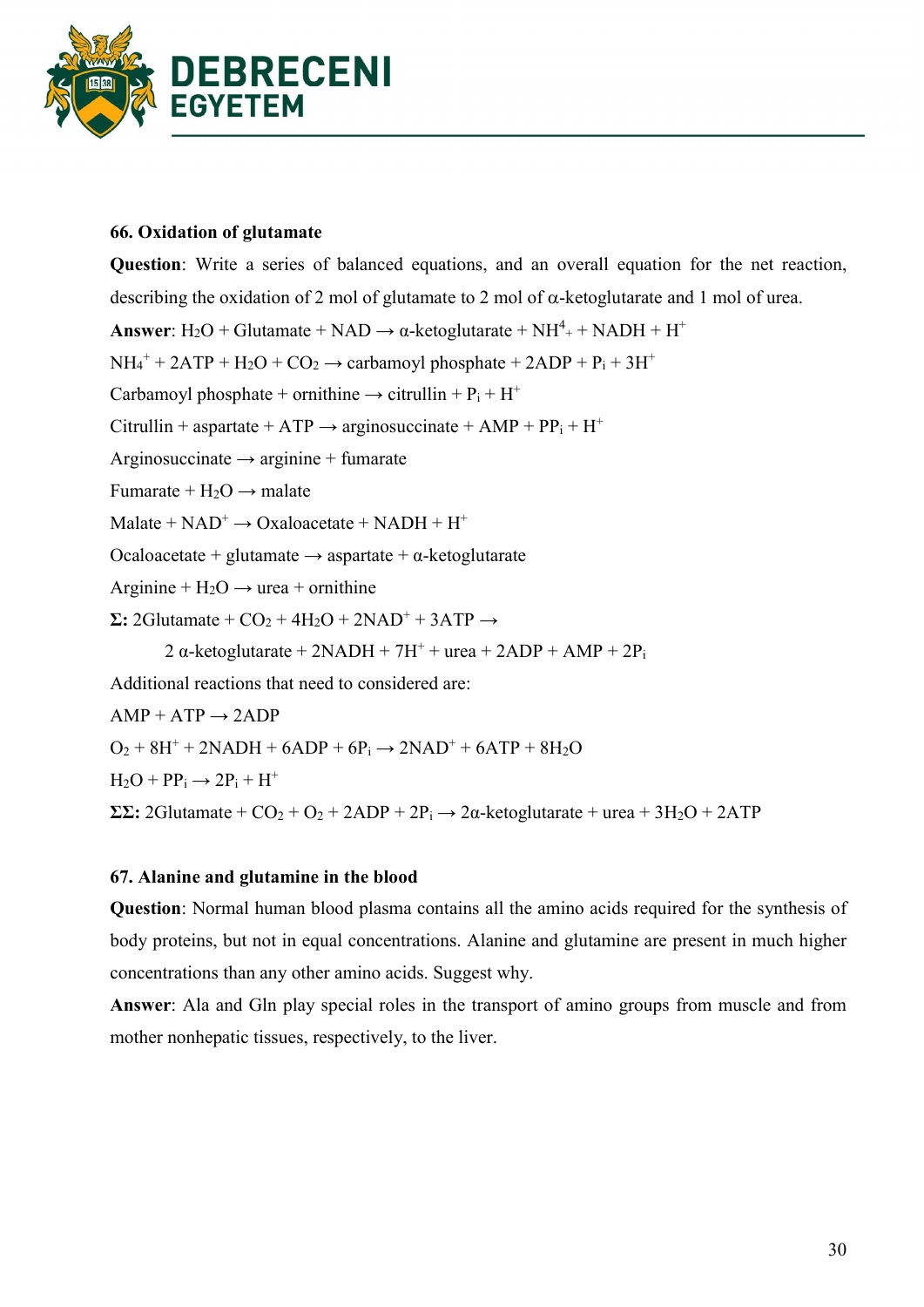

# Exercise 12.

### 68. Compartmentalization of citric acid cycle components

Question: Isocitrate dehydrogenase is found only in the mitochondrion, but malate dehydrogenase is found in both the cytosol and mitochondrion. What is the role of cytosolic malate dehydrogenase? Answer: Cytosolic malate dehydrogenase plays a key role in the transport of reducing equivalents across the inner mitochondrial membrane via the malate-aspartate suttle.

# 69. Cellular ADP concentration controls ATP formation

**Question:** Although both ADP and  $P_i$  are required for the synthesis of ATP, the rate of synthesis depends mainly on the concentration of ADP, not Pi. Why?

Answer: The steady-state concentration of  $P_i$  in the cell is much higher than that of ADP.  $P_i$  released by ATP hydrolysis changes total  $[P_i]$  very little.

# 70. Synthesis of fatty acids from glucose

Question: After a person has ingested large amounts of sucrose, the glucose and fructose that exceed caloric requirements are transformed to fatty acids for triacylglycerol synthesis. This fatty acid synthesis consumes acetyl-CoA, ATP, and NADPH. How are these substances produced from glucose?

Answer: Both glucose and fructose degraded to pyruvate in glycolysis. The pyruvate is converted to acetyl-CoA by the pyruvate dehydrogenase complex. Some of this acetyl-CoA enters the citric acid cycle, which produces reducing equivalents (NAD and NADPH). Mitochondrial electron transfer to  $O<sub>2</sub>$  yields ATP.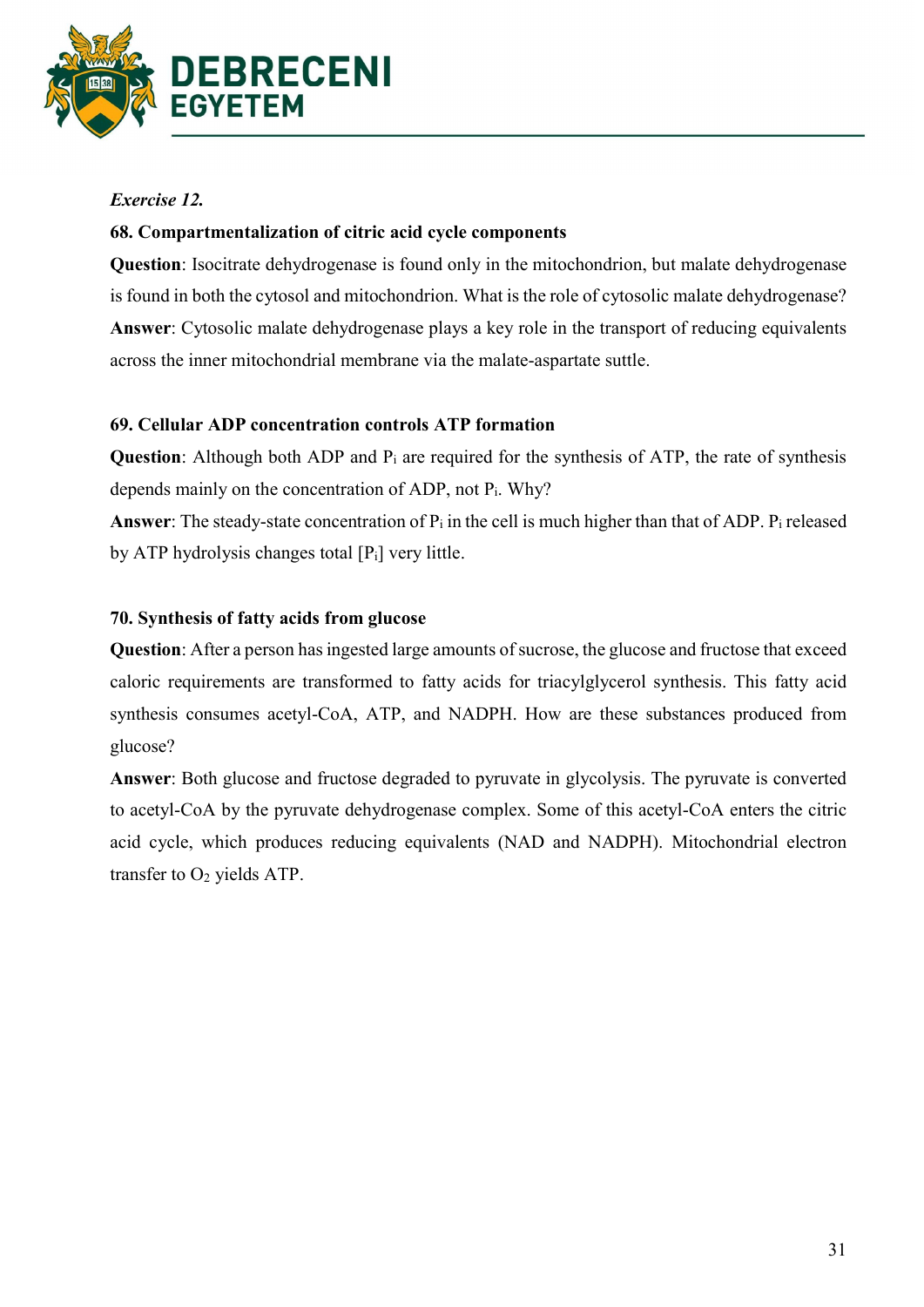

### Exercise 13.

### 71. Regulation of cholesterol biosynthesis

Question: Cholesterol in humans can be obtained from the diet or synthesized de novo. An adult human on a low-cholesterol diet typically synthesizes 600 mg of cholesterol per day in the liver. If the amount of cholesterol in the diet is large, de novo synthesis of cholesterol is drastically reduced. How is this regulation brought about?

Answer. The rate-determining step in the biosynthesis of cholesterol is the synthesis of mevalonate catalyzed by hydroxymethylglutaryl-CoA reductase. This enzyme is allosterically regulated by mevalonate and cholesterol derivatives. High level of intracellular cholesterol also reduce transcription of the gene encoding HMG-CoA reductase.

### 72. ATP consumption by root nodules in legumes

Question: Bacteria residing in the root nodules of the pea plant consume more than 20% of the ATP produced by the plant. Suggest why these bacteria consume so much ATP.

Answer: In their symbiotic relationship with the plant, bacteria supply ammonium ion by reducing atmospheric nitrogen, which requires large quantities of ATP.

### 73. Transformation of aspartate to asparagine

Questions: There are two routes for transforming aspartate to asparagine at the expense of ATP. Many bacteria have an asparagine synthetase that uses ammonium ion as the nitrogen donor. Mammals have an asparagine synthetase that uses glutamine as the nitrogen donor. Given that the latter requires an extra ATP (for the synthesis of glutamine), why do mammals use this route? Answer: Toxic ammonium ions are transformed to glutamine in the mammalian route, reducing toxic effect on the brain.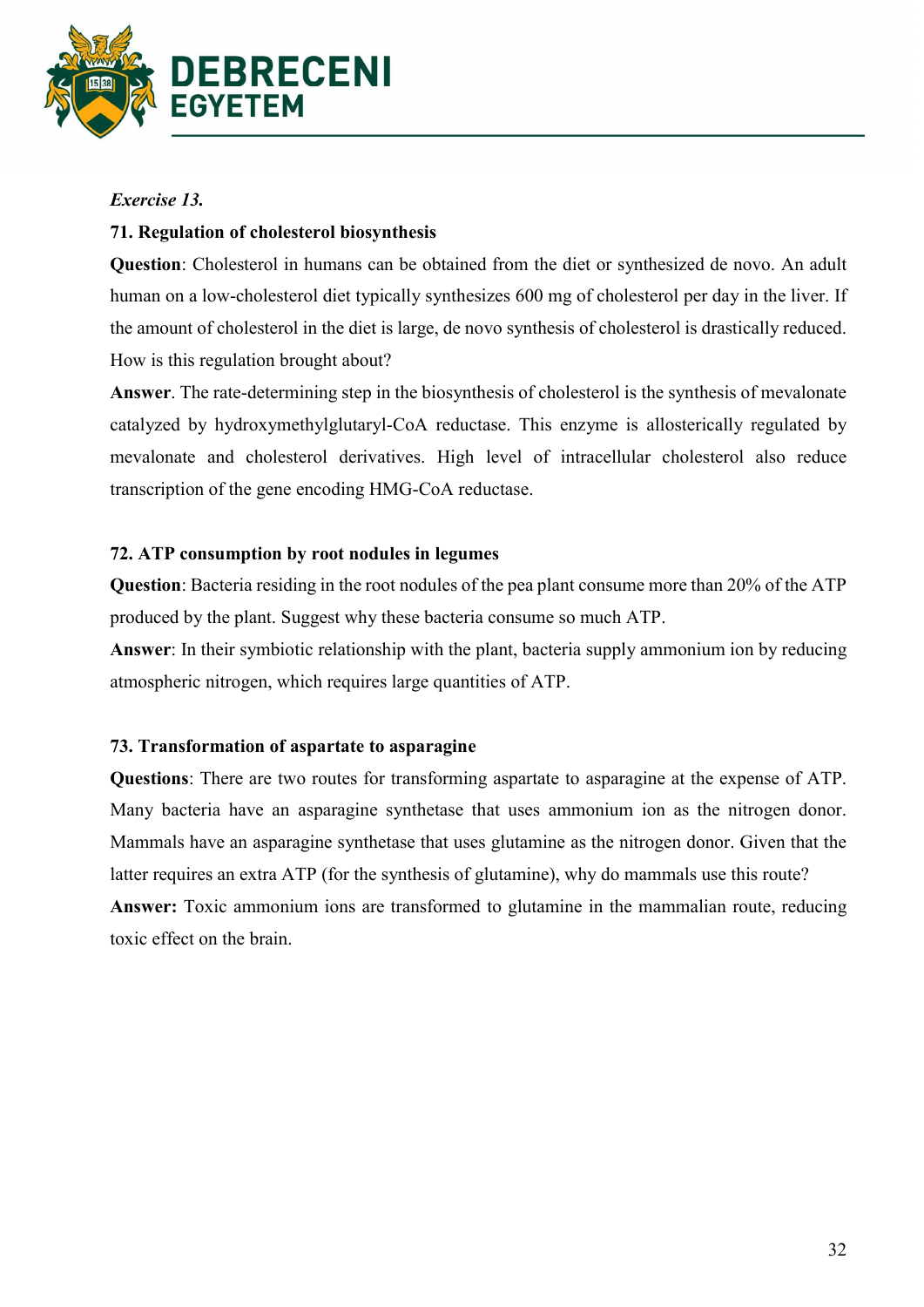

Exercise 14.

# 74. Equation for the synthesis of aspartate from glucose

Question: Write the net equation for the synthesis of aspartate (a nonessential amino acid) from glucose, carbon dioxide, and ammonia.

Answer: Glucose + 2  $CO_2$  + 2NH<sub>4</sub><sup>+</sup>  $\rightarrow$  2aspartate + 2H<sup>+</sup> + 2H<sub>2</sub>O

# 75. Phenylalanine hydroxylase deficiency and diet

Question: Tyrosine is normally a nonessential amino acid, but individuals with a genetic defect in phenylalanine hydroxylase require tyrosine in their diet for normal growth. Explain.

Answer: If phenylalanine hydroxylase is defective, the biosynthesis route to Tyr is blocked, and Tyr must be obtained from the diet.

# 76. Nucleotides as poor sources of energy

Question: Under starvation conditions, organisms can use proteins and amino acids as sources of energy. Deamination of amino acids produces carbon skeletons that can enter the glycolytic pathway and the citric acid cycle to produce energy in the form of ATP. Nucleotides, on the other hand, are not similarly degraded for use as energy-yielding fuels. What observations about cellular physiology support this statement? What aspect of the structure of nucleotides makes them a relatively poor source of energy?

Answer: Organisms do not store nucleotides to be used as fuel and do not completely degrade them, but rather hydrolyze them to release the bases, which can be recovered in salvage pathways. The low C:N ratio of nucleotide makes them poor source of energy.

# 77. Treatment of gout

Question: Allopurinol, an inhibitor of xanthine oxidase, is used to treat chronic gout. Explain the biochemical basis for this treatment. Patients treated with allopurinol sometimes develop xanthine stones in the kidneys, although the incidence of kidney damage is much lower than in untreated gout. Explain this observation in the light of the following solubilities in urine: uric acid, 0.15 g/L; xanthine,  $0.05 \text{ g/L}$ ; and hypoxanthine,  $1.4 \text{ g/L}$ .